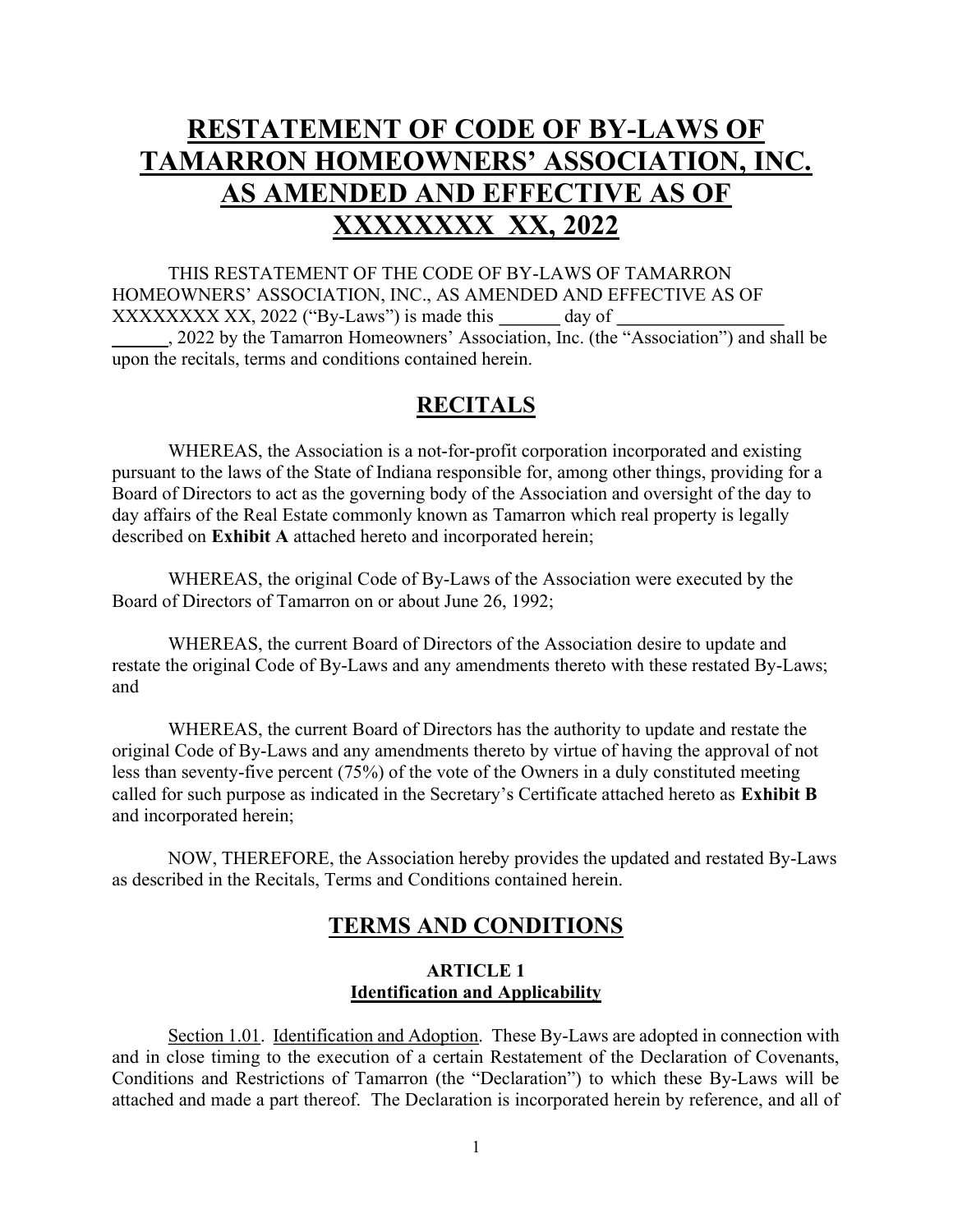the covenants, rights, restrictions and liabilities therein contained shall apply to and govern the interpretation of these By-Laws. The definitions and terms as defined and used in the Declaration shall have the same meaning in these By-Laws and reference is specifically made to Article I of the Declaration containing definitions of terms. The provisions of these By-Laws shall apply to the Real Estate and the administration and conduct of the affairs of the Association, its members and the Association's Board of Directors.

Section 1.02. Individual Application. All of the Owners, future Owners, tenants, future tenants, or their guests and invitees, or any other person that might use or occupy any Lot or any part of the Real Estate or of any other real estate or land annexed and subject to the Declaration as provided therein, shall be subject to the rules, restrictions, terms and conditions set forth in the Declaration and these By-Laws. Owners are sometimes referred to herein as members of the Association.

#### ARTICLE II Meetings of the Association

Section 2.01. Purpose of Meetings. At least annually, and at such other times as may be necessary, a meeting of the Owners shall be held for the purpose of electing the Board of Directors, approving the annual budget, providing for the collection of Common Expenses and assessments, and for such other purposes as may be required by the Declaration, these By-Laws and as determined by the Board of Directors from time to time. In the event of a man-made or natural disaster, pandemic and/or other declared emergency, as may be determined by the Board of Directors, such meetings may be held virtually or rescheduled until an in-person meeting is more appropriate, feasible and/or possible. Virtual meetings shall provide Owners with the opportunity to join such meetings via a desktop computer, mobile device, telephone or other applicable technology. Owner meetings shall occur at least once annually (as indicated in Section 2.02) and at other such times as may be determined by the Board of Directors.

Section 2.02. Annual Meeting. The annual meeting of the members of the Association shall be held on or about the fourth Tuesday of January in each calendar year. At the annual meeting the Owners shall elect the Board of Directors of the Association in accordance with the provisions of these By-Laws and transact such other business as may properly come before the meeting.

Section 2.03. Special Meetings. A special meeting of the members of the Association may be called by resolution of the Board of Directors or upon a written petition of the Owners representing at least twenty-five percent (25%) of all Tamarron Owners. The resolution or petition shall be presented to the President or Secretary of the Association and shall state the purpose for which the meeting is called. No business shall be transacted at a special meeting except as stated in the applicable petition or resolution.

Section 2.04. Notice and Place of Meetings. All meetings of the members of the Association shall be held at any suitable place in Monroe County, Indiana, or held virtually, as may be determined by the Board of Directors from time to time. Written notice stating the date, time and place of any in-person meeting (and in the event of any virtual meeting, instructions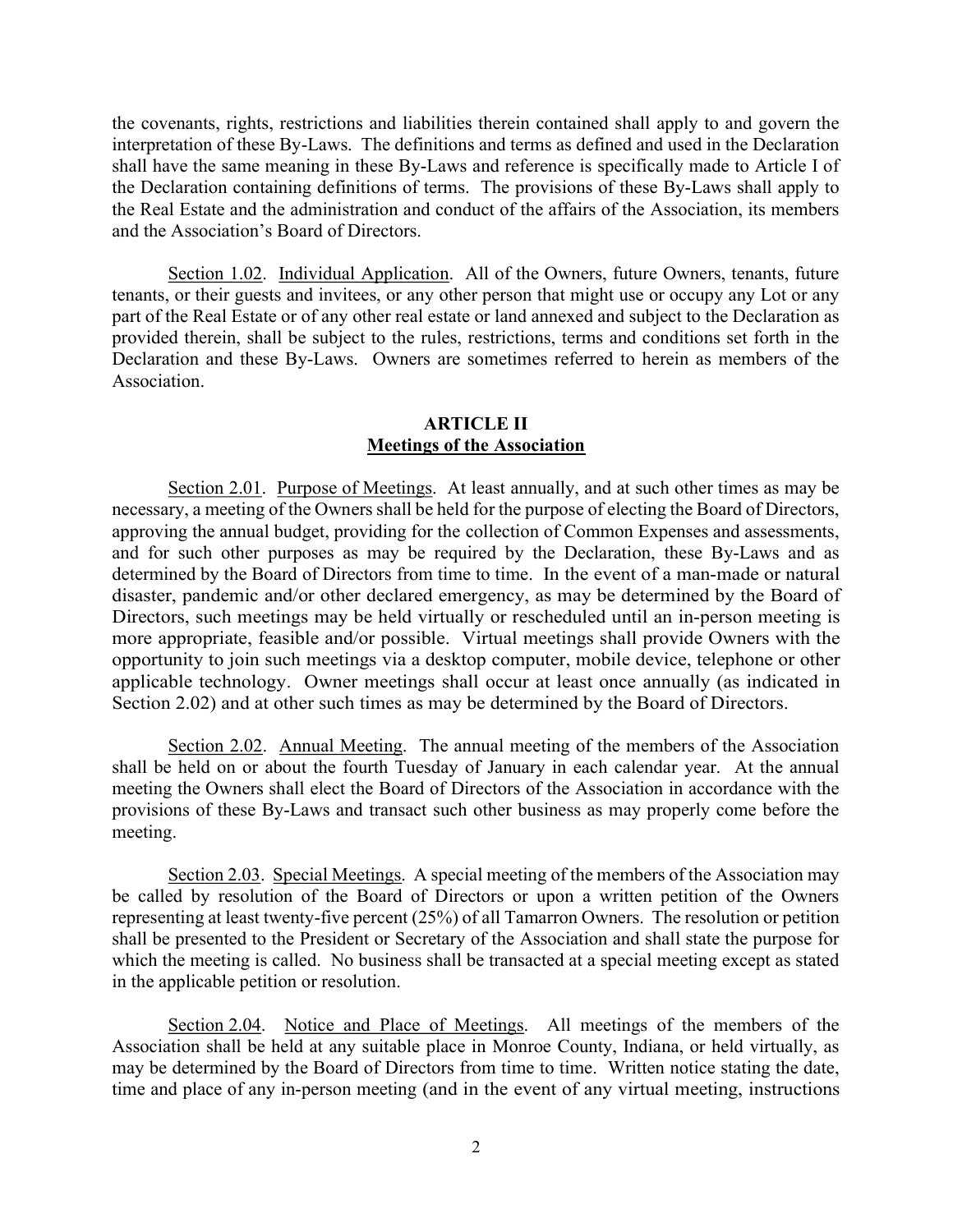to join and participate in said virtual meeting(s))and, in the case of a special Meeting, the purpose or purposes for which the meeting is called, shall be delivered or mailed by the Secretary of the Association to each Owner not less than fourteen (14) days prior to the date of such meeting. The notice shall be mailed or delivered to the Owners at their address as it appears upon the records of the Association. Attendance at any meeting in person or by proxy shall constitute a waiver of notice of such meeting. In addition, any notice provided for in this Article may also be provided and sent by electronic mail addressed to the Owner at the last known electronic mail address of the person who appears as a Residence Owner in the applicable records of the Board of Directors of Tamarron.

Section 2.05. Substitute Annual Meeting. If the annual meeting shall not be held on or about the day designated by the By-Laws, a substitute annual meeting may be called in accordance with the provisions of Section 2.04 of this Article. A meeting so called shall be designated and treated for all purposes as the annual meeting.

Section 2.06. Voting. Association voting shall be in accordance with the provisions contained in this Section. Voting may take place in person, virtually, by proxy and/or by written or electronic ballot. In addition to any other voting manner allowed by the By-Laws and the Declaration, voting may also be accomplished electronically in a form and manner as approved by the Board of Directors of Tamarron from time to time.

(a) Number of Votes. In order to avoid fractional votes and to facilitate the orderly conduct of any meeting, each Owner shall be entitled to cast that number of votes on each matter coming before the meeting which number of votes is equal to the number of Lots owned by such Owner.

(b) Multiple Owners of the Same Lot. Where the Owner of a Lot constitutes more than one person or is a partnership there shall be only one voting representative entitled to the total vote allocable to that particular Lot. At the time of acquisition of title to a Lot by such multiple Owners or partnership, those persons constituting such Owner or the partners thereof shall file with the Secretary of the Association a proxy appointing one of such persons or partners as the voting representative for such Lot, which appointment shall remain in effect until such appointed representative relinquishes such appointment in writing, becomes incompetent, dies, such appointment is rescinded by an order of a court of competent jurisdiction, or the subject Lot which forms the basis of the vote is transferred or conveyed. Such appointed voting representative may grant a proxy to another to vote in his or her place at a particular meeting or meetings pursuant to paragraph (d) of this Section, which shall not constitute a permanent relinquishment of his or her right to act as voting representative for the subject Lot.

(c) Voting by a Company, Corporation or Trust. Where a trust is a Lot Owner or is otherwise entitled to vote, the trustee may cast the vote on behalf of the trust. In the case of a company or corporation owning a Lot, the manager, member, officer, shareholder, agent or other such representative of the company or corporation duly empowered by it managers, members, and/or directors of such company or corporation shall be entitled to cast the vote to which the company or corporation is entitled. Any such trustee, manager, member, officer, shareholder, agent or other such written representative shall provide verification of such voting authority to the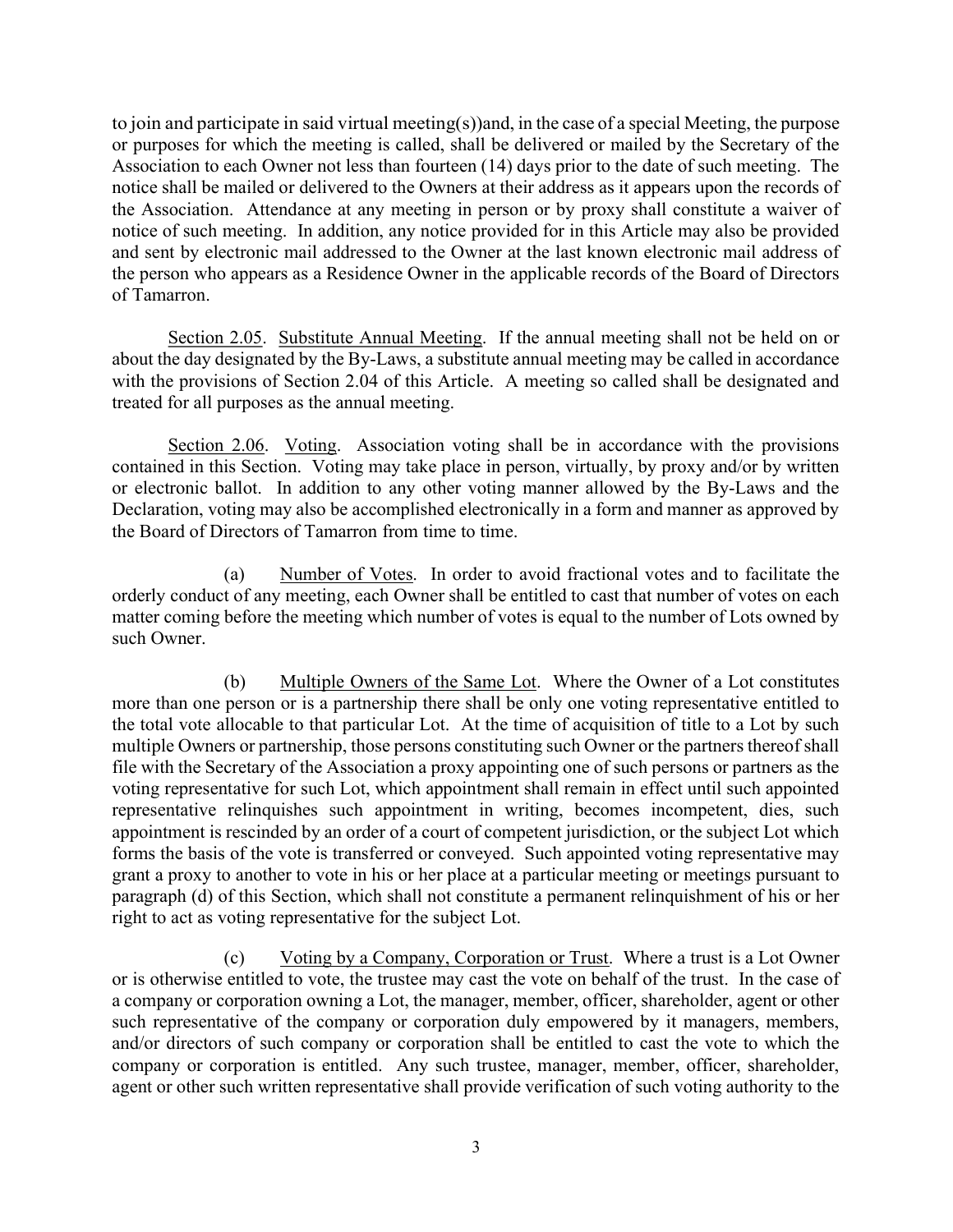Secretary of the Board of Directors by way of written authorization, certification, resolution, power of attorney or other such written authority.

(d) Proxies. At all meetings of members, each member may vote in person, virtually or by proxy (or by written or electronic ballot when authorized by the Board of Directors). All proxies shall be in writing and filed with the Secretary of the Association before the appointed time of each meeting. Every proxy shall be revocable and shall automatically cease upon transfer or conveyance by the member of said member's Lot or upon receipt of notice by the Secretary, or the Board, of the death or judicially declared incompetence of a member. In addition, any proxy shall terminate upon the expiration of one hundred eighty (180) days from the date that the proxy is granted. A form of proxy or ballot (written or electronic) may provide an opportunity to specify approval or disapproval with respect to any proposal to be voted.

(e) Quorum. Except as otherwise expressly provided in the Declaration or these By-Laws, the Owners representing ten percent (10%) of the total membership of the Association shall constitute a quorum at all meetings.

(f) Manner of Action. At all meetings of members, except as otherwise expressly provided in the Declaration or these By-Laws, the Owners shall act by majority vote of those Owners present at any meeting where a vote or votes is called when a quorum exists.

(g) Conduct of Annual Meeting. The Chairman of the annual meeting shall be the President of the Association (or the next highest ranking officer if the President is absent from such meeting). The President shall call the meeting to order at the duly designated time and business will be conducted in the following order:

 (1) Reading of the Minutes. The Secretary shall read the minutes of the last annual meeting and the minutes of any special meetings held subsequent thereto.

 (2) Treasurer's Report. The Treasurer shall report to the members concerning the financial condition of the Association and answer relevant questions of the members concerning the Common Expenses, financial reporting for the prior year and the proposed budget for the current calendar and/or fiscal year, as the case may be.

 (3) Budget. The proposed budget for the current calendar and/or fiscal year, as the case may be, shall be presented to the members for approval or amendment.

 (4) Election of the Board of Directors. Nominations for the Board of Directors may be made by any member from those persons eligible to serve. Such nominations must be in writing and presented to the Secretary of the Association at least ten (10) days prior to the date of the annual meeting. Voting for the Board of Directors will be by ballot (written or electronic) pursuant to the manner prescribed by the then current Board of Directors as allowed in this Section 2.06. The ballot shall contain the name of each person nominated to serve as a Board member. Each member may cast the total number of votes to which said member is entitled, based on Lots owned, for as many nominees as are to be elected but no member shall be entitled to cumulate said member's votes. Those persons receiving the highest number of votes shall be elected to the Board of Directors. All voting for election of the members of the Board of Directors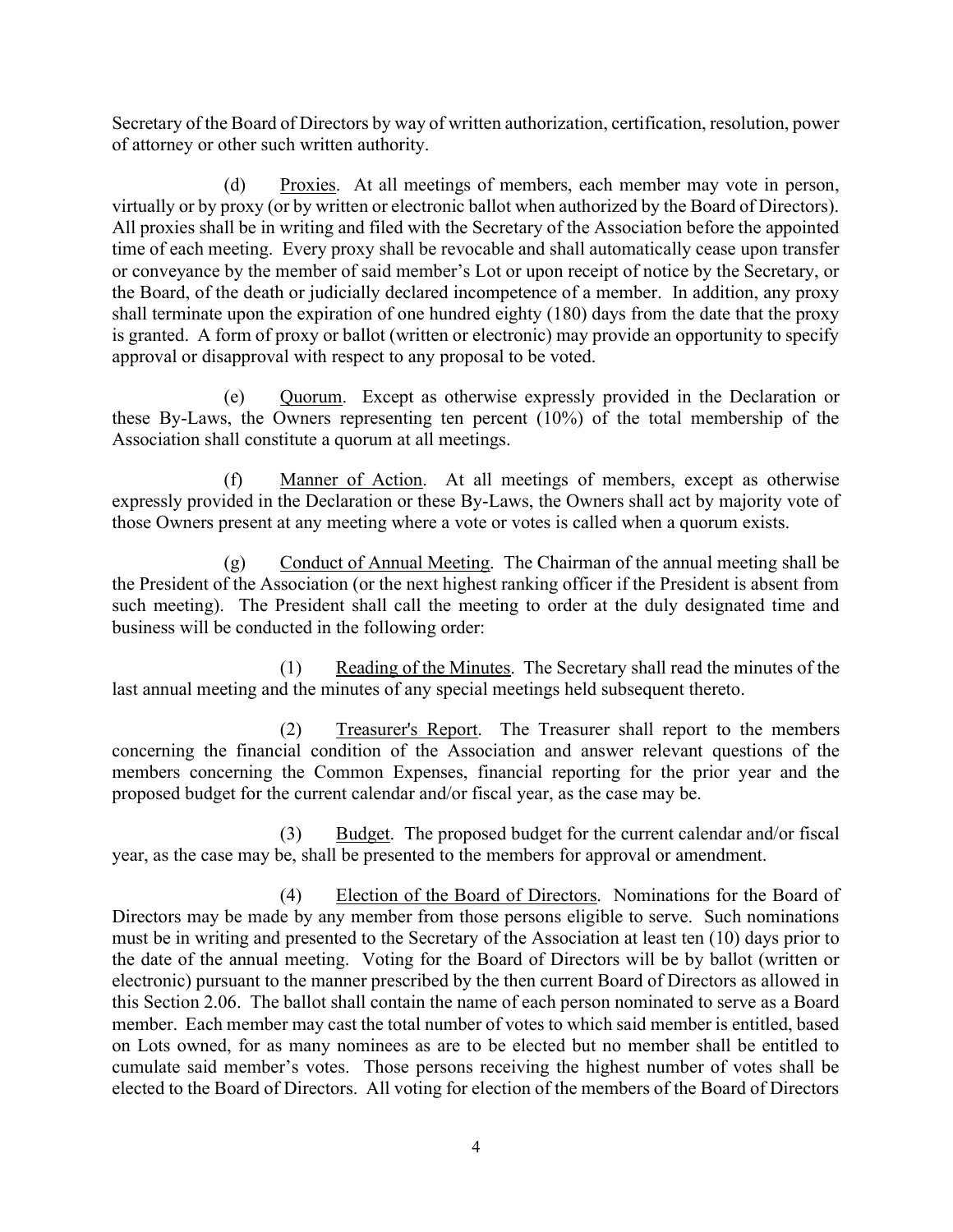shall be conducted by ballot (secret or otherwise) or other manner or method as approved by the Board of Directors.

 (5) Other Business. Other business may be brought before the meeting only upon a written request submitted to the Secretary of the Association at least ten (10) days prior to the date of the meeting; provided, however, that such written request may be waived at the meeting if agreed by a majority vote of those members present.

 (6) Adjournment. The meeting shall be adjourned in a manner as prescribed by the Board of Directors.

 (g) Conduct at Meetings. All members and/or speakers are expected to follow and adhere to the protocol and guidelines prescribed by the Board of Directors at all meetings. Members and speakers attending meetings are expected to treat all other attendees with consideration and respect, to avoid personal attacks directed toward others attending the meeting and to respect the rules and policies of the meeting venue. Members and attendees who do not adhere to conduct expectations at meetings and/or engage in behavior that can reasonably be interpreted as harassing, intimidating, discriminatory or offensive will be first asked to refrain from any such conduct. Should the offending conduct continue, the offending member will then be asked to voluntarily leave the meeting immediately. Should the offending member refuse to voluntarily leave the meeting after being requested to do so, the Board of Directors may request such removal by assistance through hired security, local law enforcement or, in the event of electronic or virtual meetings, through termination of the offending member's connection to the meeting. If the offending member refuses to voluntarily leave the meeting and/or cannot be removed, the Board of Directors may move to immediately adjourn the meeting until further notice and, in addition, the Board of Directors may also suspend the offending member's right to attend such future meetings for a reasonable period of time.

## ARTICLE III Board of Directors

 Section 3.01. Board of Directors. The rules, procedures, terms and conditions, among others, that shall be applicable to the Board of Directors of Tamarron are contained in this Article.

 (a) Board Composition and Committees. The business and property of the Association shall be managed and directed by the Board of Directors which Board of Directors shall be composed of no less than three (3) persons and no more than ten (10) persons. Whenever possible, approximately forty percent (40%) of the Board will be comprised of Owners residing in Tamarron Vista; forty percent (40%) of the Board will be comprised of Owners residing in Tamarron Heights; and, twenty percent (20%) of the Board will be comprised of Owners residing in Tamarron Village. The Board shall have the right and power to form and establish committees pursuant to the terms and conditions of the By-Laws for the purpose of assisting with such management and direction.

 (b) Board Election and Qualifications. Directors shall be elected at the annual meeting of the Association and those persons who receive the highest number of votes shall be deemed to have been elected. The size of the Board of Directors may be increased or decreased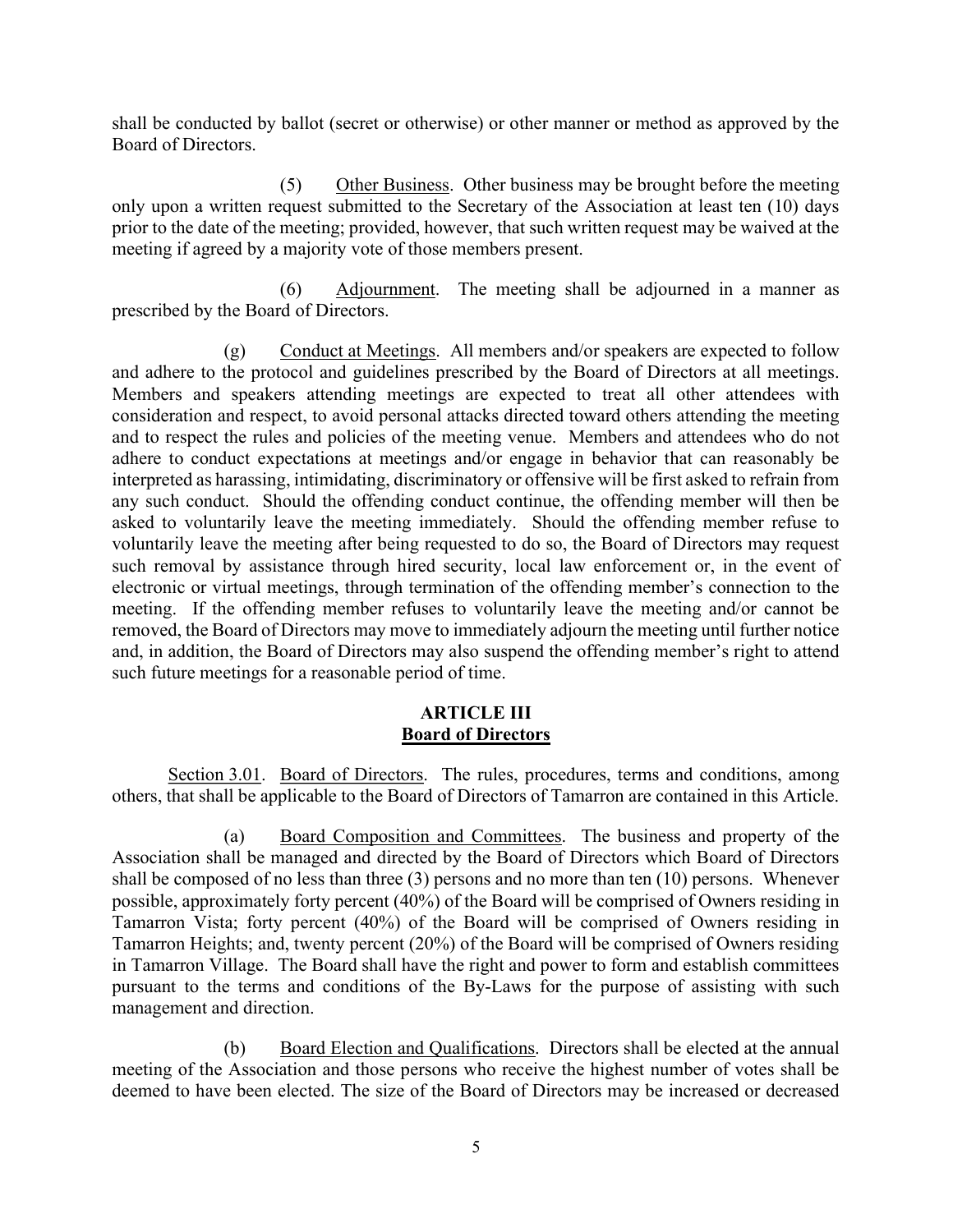from time to time upon the majority vote of the then current members of the Board of Directors provided that said Board shall not be less than three (3) in number or more than ten (10) in number. Directors shall hold office for a period of one (1) year or until their death, resignation, retirement, removal, disqualification or such time as their successor is elected and qualified. Each Director shall be an Owner; provided, however, that in the event that an Owner is a company, corporation, partnership, trust or other legal entity, other than a natural person, or persons, then a manager, officer or director of such company or corporation, partner of such partnership, beneficiary of such trust or manager of such other legal entity shall be eligible to serve as a member of the Board. Nothing herein contained shall be construed to prevent the election of a Director to succeed the same said Director. Members of the Board shall receive no compensation for their services.

 (c) Board Vacancies. Vacancies in the Board, including vacancies due to any increase in the number of persons on the Board shall be filled by majority vote of the remaining Board members thereof. Any director so elected or appointed to fill a vacancy shall hold office for a term equal to the unexpired term of the director being succeeded.

 (d) Manner of Action. Except as otherwise provided in these By-Laws or the Declaration, the Real Estate shall be managed by the Board and the Board shall act by majority vote of those present at its meetings (in person or virtually) when a quorum exists. Meetings of the Board may be called, held and conducted in accordance with such regulations as the Board may adopt. A majority of the total number of members of the Board shall constitute a quorum.

 (e) Officers. The Board shall elect from among its members for the term of one (1) year the following officers: (i) President: A President who shall preside over both Board meetings and those of the voting members, and who shall be the chief executive officer of the Board and the Association and who shall be designated to deliver and receive all notices and execute all amendments hereto as provided herein and in the Act; (ii) Secretary: A Secretary who shall keep the minutes of all meetings of the Board and of the voting members and who shall, in general, perform all the duties incident to the office of the Secretary; (iii) Treasurer: A Treasurer to keep the financial records and books of account; and (iv) Additional Officers: Such additional officers, such as Vice President(s), as the Board may or shall see fit and reasonable to elect or designate. Vacancies in any office shall be filled by the Board pursuant to a majority vote of the remaining members of the Board at a special meeting of the Board. Any officer elected to fill an office vacancy shall hold office for a term equal to the unexpired term of the officer being succeeded. Any officer may be removed with or without cause at any time by a vote of two-thirds (2/3) of the total membership of the Board. The duties of the President and the Secretary shall not be performed by the same person.

 (f) Removal of a Board Member. Board members may be removed from office at any time by affirmative vote of the voting members having at least two-thirds (2/3) of the total votes at any special meeting called for that purpose. A successor to fill the unexpired term of a Board Member removed shall be elected by the voting members at the same meeting.

 (g) Notice of Meetings. Written notice stating the place, date, and time of any meeting of the Board shall be delivered to each member of the Board not less than forty-eight (48) hours prior to the time of such meeting. Notice may be sent by electronic mail addressed to the Board members at the last known electronic mail address of the Board member in the applicable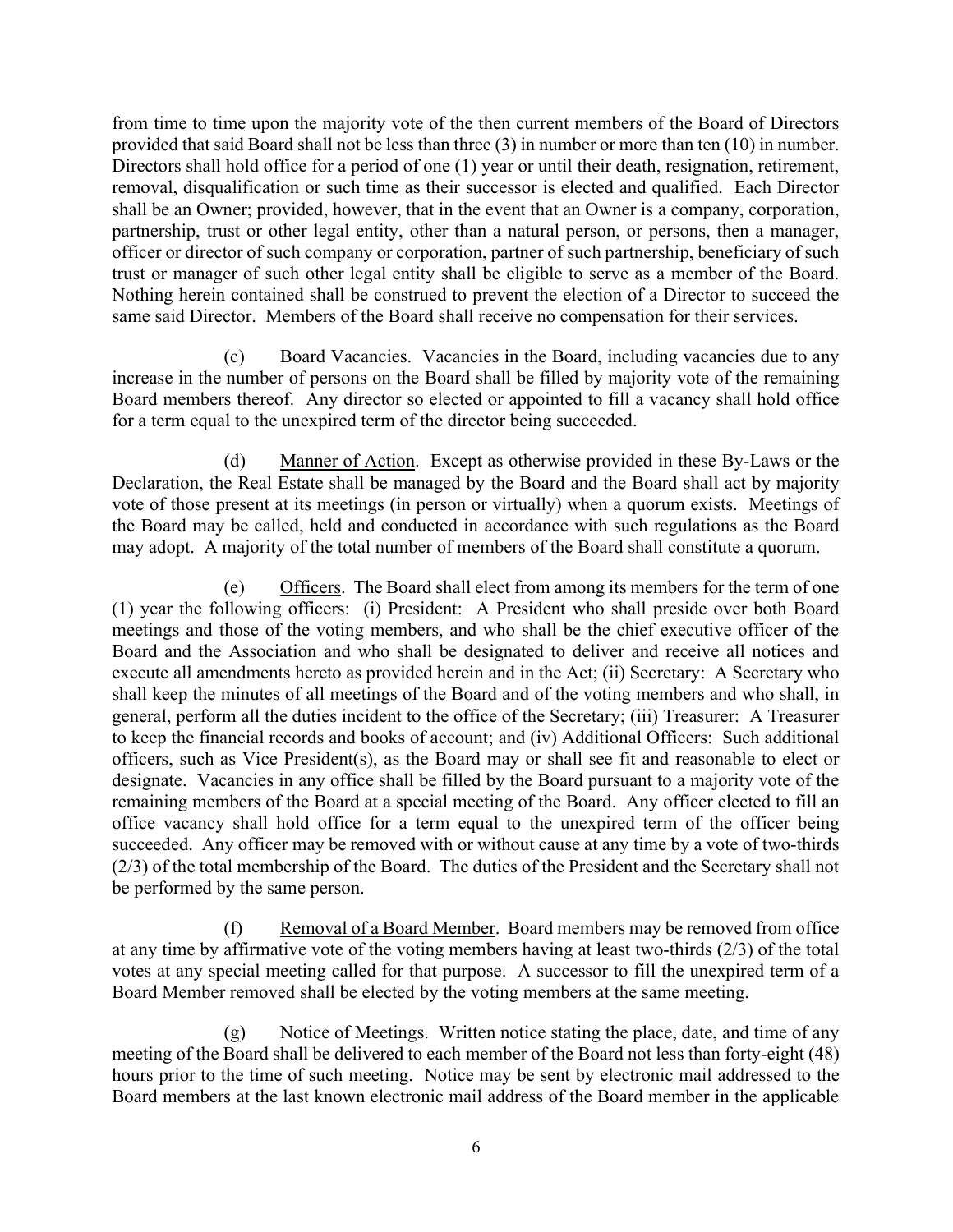records of the Board of Directors of Tamarron. The purpose for which the meeting is being called shall be stated in the notice.

 (h) Open Meetings. All meetings of the Board shall be open to attendance by any Owner, except that the President may call the Board into private executive session on matters involving delinquent assessments, matters involving legal counsel and the initiation of litigation, discussion of litigation or discussion of threatened litigation which such meetings shall not be open to Owners not on the Board. Any action taken by the Board in executive session shall be recorded in the minutes of that executive session. Other business may be brought before the meeting only upon a written request submitted to the Secretary of the Association at least forty-eight (48) hours prior to the date of the meeting; provided, however, that such written request may be waived at the meeting if agreed by a majority vote of those Board members present. If, at any open meeting, an Owner shall display or exhibit behavior that is offensive, belligerent, hostile, threatening, intimidating or otherwise inappropriate, the Board shall be permitted to expel that Owner from any such meeting and may also suspend the offending Owner's right to attend such future meetings for a reasonable period of time.

 (i) Action Without Meeting. Any action required or permitted to be taken at any meeting of the Board may be taken without a meeting if a written and/or electronic consent to such action is signed (by hand or electronically) by a majority of the members of the Board and such consent is ultimately filed with the minutes of proceedings of the Board.

Section 3.02. Powers and Duties of the Board of Directors. The Board of Directors may act in all instances on behalf of the Association, except as provided in the Declaration or these By-Laws. The Board shall have, subject to the limitations contained in the Declaration and these By-Laws, the powers and duties necessary for the administration of the affairs of the Association and of the Tamarron community which shall include, but not be limited to, the following:

 (a) Adoption/Amendment. To propose, adopt and/or amend these By-Laws (subject to applicable Owner vote and approval), and promulgate and adopt rules and regulations with respect to use, occupancy, operation and enjoyment of the Real Estate and to consent to the amendment to the Declaration as therein provided.

(b) Budgeting. To adopt and amend budgets for revenues, expenditures and

reserves.

 (c) Assessment Collection and Common Expenses Determination. To collect assessments (regular and special) for Common Expenses from Owners and to include the costs of the items in this Section as Common Expenses and assessments and to pay all such costs therefrom.

 (d) Managing Agents. To hire and/or contract with and discharge managing agents to assist the Board in performing its duties.

 (e) Employees, Agents and Independent Contractors. To hire and discharge employees, agents and independent contractors, other than managing agents.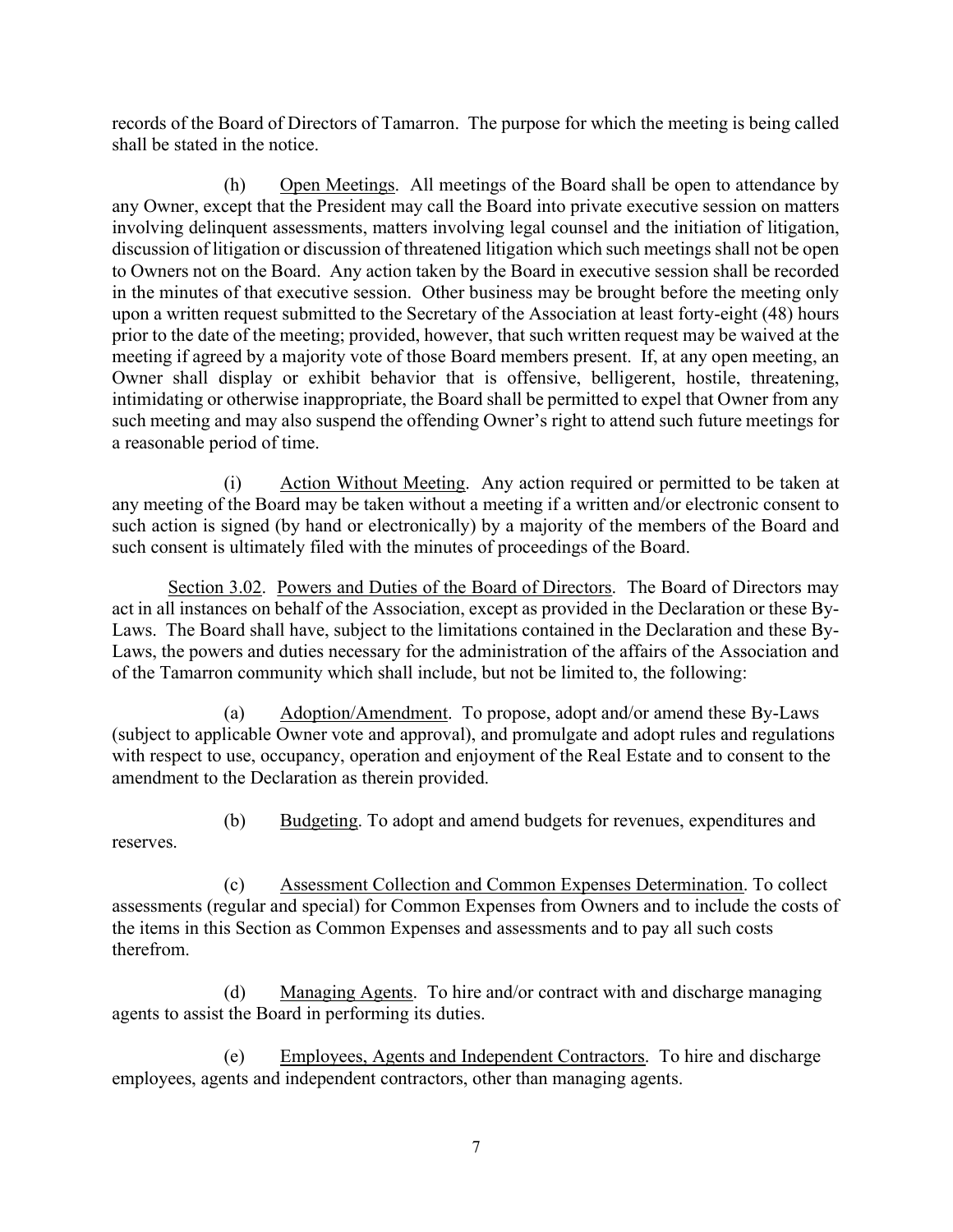(f) Litigation/Administrative Proceedings. To institute, defend or intervene in litigation or administrative proceedings or seek injunctive relief for violation of the Association's Declaration, By-Laws or rules and regulations in the Association's name on behalf of the Association or two or more Owners on matters affecting the Community.

(g) Contracts/Liabilities. To make contracts and incur liabilities.

 (h) Common Area. To regulate the use, maintenance, repair, replacement and modification of the Common Area and to cause, from time to time, additional improvements to be made as a part of the Common Area. To impose and receive a payment, fee or charge for the use, rental or operation of the Common Area and for services provided to Owners.

 (i) Landscape, Snow Removal and Other Services. To provide, contract with, hire or terminate third parties to provide landscape, lawn maintenance, irrigation, snow removal, security and other such services.

(j) Property and Purchasing Power. To acquire, hold, encumber and convey in the Association's name any right, title or interest to real property or personal property and to purchase for the benefit of the Owners such equipment, materials, labor and services as may be necessary in the judgment of the Board of Directors.

 (k) Easements, Leases, Licenses and Concessions. To grant easements for any period of time (including permanent easements), and leases, licenses and concessions (for no more than one year), through or over the Common Area.

 (l) Late Fees/Fines. To impose a reasonable charge for late payment of assessments and to levy reasonable fines for violations of this Declaration, By-Laws, rules and regulations of the Association.

 (m) Board/Officer Indemnification and Insurance. To provide for the indemnification of the Association's officers and Board and maintain directors' and officers' liability insurance.

 (n) Assignment. To assign the Association's right to future income, including the right to receive Common Expense assessments.

 (o) Insurance. To procure for the benefit of the Owners fire and extended coverage insurance covering the Buildings and the Real Estate to the full replacement value thereof and to procure public liability and property damage insurance, Directors and Officers liability insurance, Workmen's Compensation insurance and such other insurance in such limits as the Board of Directors may determine is necessary or appropriate for the benefit of the Owners, the Board of Directors and/or the Association all as further explained in the Declaration.

 (p) Bank Accounts. To open and maintain a bank account(s) in the name of the Association.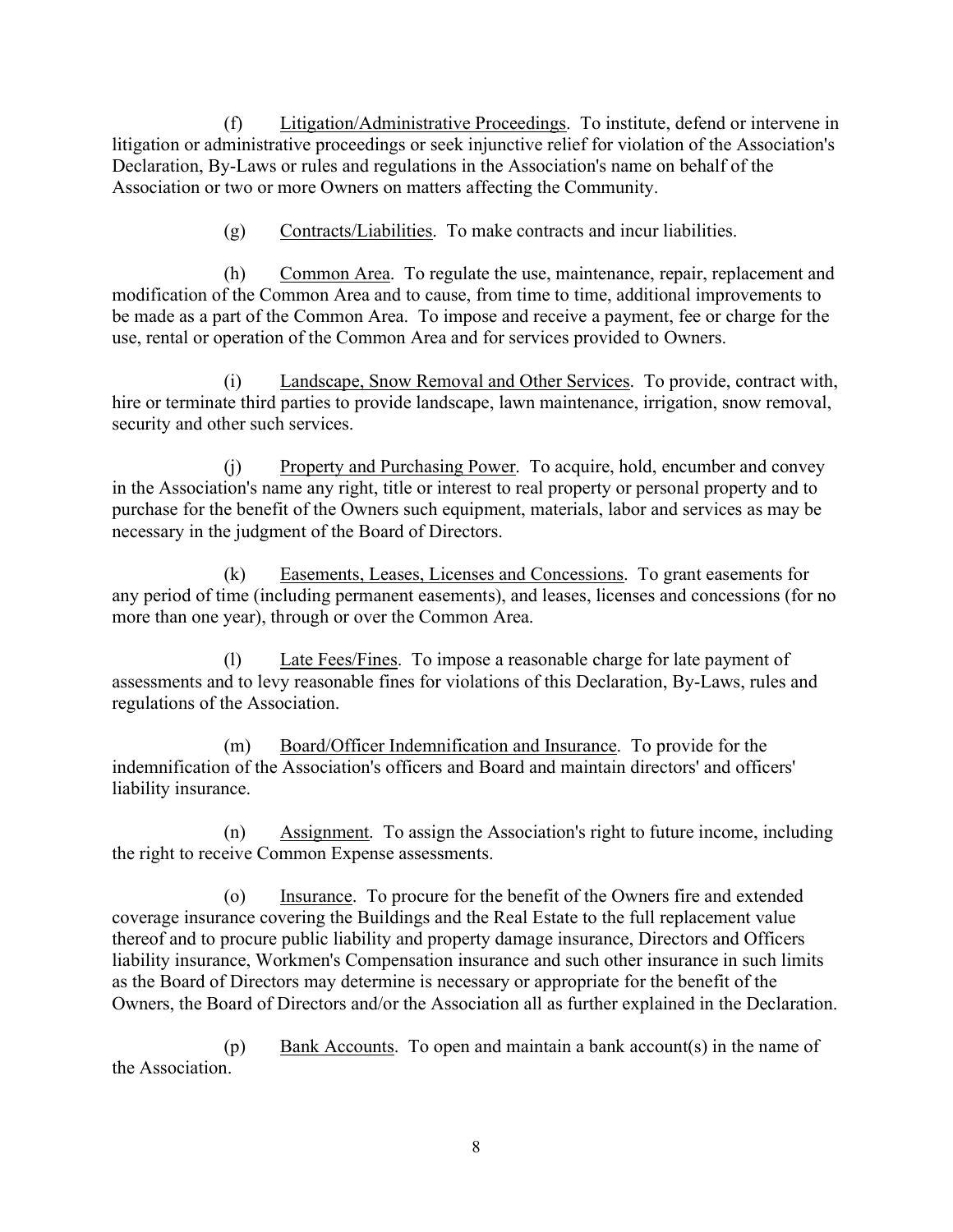(q) Professional Agents. To employ legal counsel, architects, contractors, accountants and others as in the judgment of the Board of Directors may be necessary or desirable in connection with the administration and guidance of the business and affairs of the Association.

 (r) Dedication Rights. To dedicate any streets or drives within the Real Estate to the appropriate municipal authority as determined by the Board.

 (s) Other Powers. To exercise any other powers conferred by the Declaration, these By-Laws and/or applicable law, to exercise any other power that may be exercised in this state by legal entities of the same type as the Association and to exercise any other power necessary and proper for the governance and operation of the Association.

 (t) Delegation. By resolution, establish committees and directors, permanent and standing, to perform any of the above functions under specifically delegated administrative standards, as designated in the resolution establishing the committee. All such committees must maintain and publish notice of their actions to Owners and the Board. Actions taken by a committee, however, may be appealed to the Board by any Owner within forty-five (45) days of publication of such notice, and such committee action must be ratified, modified or rejected by the Board at its next regular meeting.

Section 3.03. Limitation on Board Action. The authority of the Board of Directors to enter into contracts shall be limited to contracts involving a total expenditure of less than Fifteen Thousand Dollars (\$15,000.00) without obtaining the prior approval of a majority of Owners, except in the following circumstances:

 (a) Damage or Destruction. For contracts for replacing or restoring portions of the Common Areas damaged or to destroyed by fire or other casualty where the cost thereof is payable out of insurance proceeds actually received.

 (b) Annual Budget. For proposed contracts and proposed expenditures expressly set forth in the proposed annual budget as approved by the Owners at the annual meeting.

Section 3.04. Compensation. No Director shall receive any compensation for any service rendered or provided to the Association except to such extent as said Director may be reimbursed for actual expenses incurred in the performance of said Director's duties.

Section 3.05. Regular Meetings. Regular meetings of the Board of Directors may be held in person or virtually at such time and place as shall be determined from time to time by a majority of Directors. Notice of such regular meetings of the Board shall be delivered to each Director personally, electronically or by United States mail at least forty-eight (48) hours prior to the time of such meeting.

Section 3.06. Special Meetings. Special meetings of the Board may be called by the President or any two members of the Board. The person or persons calling such meeting shall give written notice thereof to the Secretary who shall either personally, by mail or by electronic mail, at least forty-eight (48) hours prior to the time of any such special meeting, give notice to the Board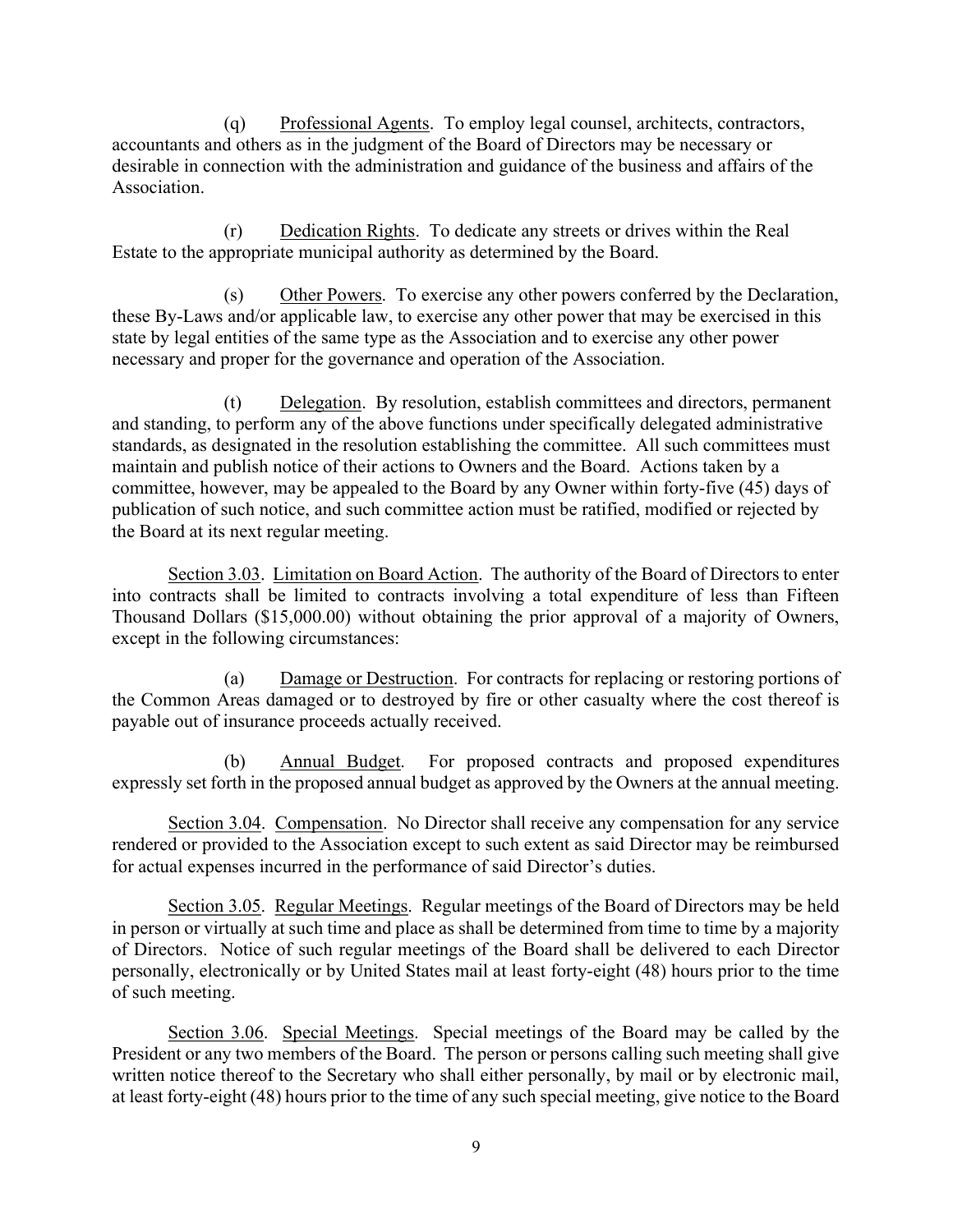members. The notice of the meeting shall contain a statement of the purpose for which the meeting is being called. Such meeting shall be held in person or virtually at such place and at such time within Monroe County, Indiana as shall be designated in the subject notice.

Section 3.07. Waiver of Notice. Before any meeting of the Board, any Director may, in writing (by hand or electronically), waive notice of such meeting and such waiver shall be deemed the equivalent to the giving of such notice. The presence of any Director at a meeting (in person, telephonically, by video or electronically) shall, as to such Director, constitute a waiver of notice of the time, place and purpose thereof. If all Directors are present at any meeting of the Board, no notice shall be required and any business may be transacted at such meeting.

Section 3.08. Quorum and Manner of Action. At all meetings of the Board a majority of then acting Directors shall constitute a quorum for the transaction of business and the votes of the majority of the Directors then present at a meeting (in-person or virtually) at which a quorum is present shall be the decision and manner of action of the Board.

Section 3.09. Non-Liability of Directors. The Directors shall not be liable to the Association and/or any Owner(s) for any error or mistake of judgment exercised in carrying out their duties and responsibilities as Directors, except in the case of their own individual willful misconduct, bad faith or gross negligence. The Association shall indemnify and hold harmless each of the Directors against any and all liability to any person, firm, company or corporation arising out of contracts made by the Board of Directors on behalf of the Association unless any such contract shall have been made in bad faith or contrary to the provisions of the Declaration or the By-Laws. It is intended by the terms of this Section that the Directors shall have no personal liability with respect to any contract made by the Directors on behalf of the Association. The Board shall have the right to require that every contract made by the Board on behalf of the Association shall provide that the Board of Directors, in executing any such contract, is acting as an agent for the Association and shall have no personal liability thereunder.

Section 3.10. Additional Indemnity of Directors. The Association shall indemnify any person, their heirs, assigns and legal representatives, made a party to any action, suit or proceeding by reason of the fact that said person is or was a Director of the Association, against the reasonable expenses, including attorneys' fees, actually and necessarily incurred by said person in connection with the defense of such action, suit or proceeding, or in connection with any appeal therein, except as otherwise specifically provided herein so long as it shall be found by a majority of the Owners that such Director was not guilty of gross negligence or misconduct. In making such findings and notwithstanding the adjudication in any action, suit or proceeding against a Director, no Director shall be considered or deemed to be guilty of or liable for negligence or misconduct in the performance of their duties where, acting in good faith, such Director relied on the books and records of the Association or statements or advice made by or prepared by any Managing Agent of the Association or any officer or employee thereof, or any accountant, attorney or other person, firm, company or corporation employed by the Association to render advice or service unless such Director had actual knowledge of the falsity or incorrectness thereof. In addition, no Director shall be deemed guilty of or liable for negligence or misconduct by virtue of the fact that said Director failed or neglected to attend a meeting or meetings of the Board of Directors.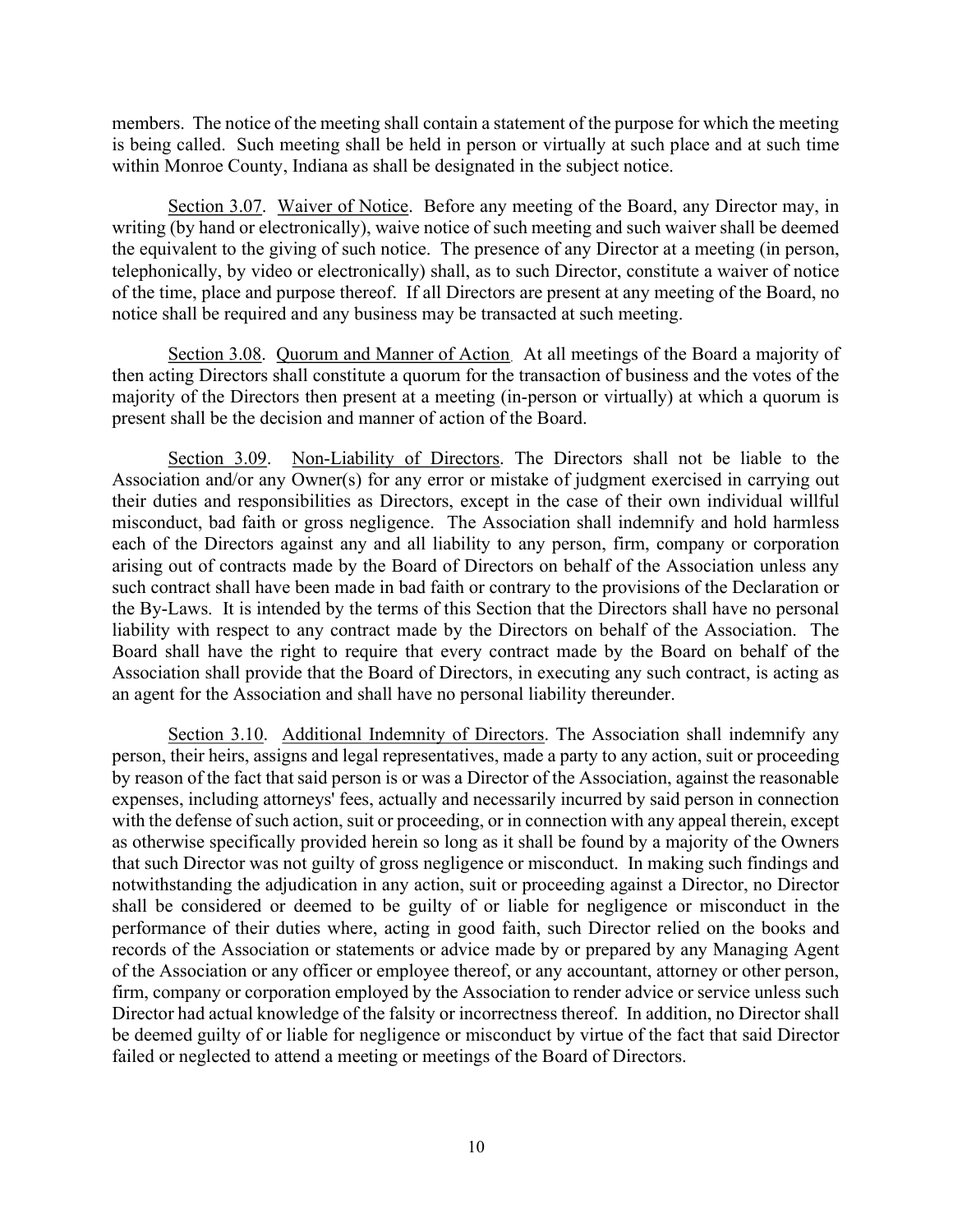Section 3.11. Employee Dishonesty and/or Crime and Fidelity Insurance. The Board of Directors shall obtain and maintain, in policy amounts acceptable and reasonable to the Board, Employee Dishonesty and/or Crime and Fidelity Insurance to protect against Association funds and money stolen by employees or Board Members, crimes such as embezzlement, false invoicing, check and wire fraud and the like. The premiums on any such insurance shall constitute a common expense.

Section 3.12. Informal Acton of Directors. Action taken by a majority of the Directors without a meeting is nevertheless a valid Board action if written consent to the subject action is signed (by hand or electronically) by a majority of the then acting Directors and filed with the minutes of the proceedings of the Board, whether such filing is accomplished before or after the action is taken.

## ARTICLE IV **Officers**

Section 4.01. Officers of the Association. The principal officers of the Association shall be the President, Secretary and Treasurer, all of whom shall be elected by the Board. The Directors may also appoint a Vice President, an Assistant Treasurer, an Assistant Secretary and such other officers as in the Board's sole judgment may be necessary or desirable. Any two or more offices may be held by the same person except that the duties of the President and Secretary shall not be performed by the same person at the same time.

Section 4.02. Election of Officers. The officers of the Association shall be elected annually by the Board at the initial meeting of each new or renewed Board, as the case may be from time to time. Upon an affirmative vote of two-thirds (2/3) majority of all members of the Board at any meeting of the Board, any officer may be removed either with or without cause and said removed officer's successor shall be thereafter elected at any regular meeting of the Board or at any special meeting of the Board called for such purpose.

Section 4.03. The President. The President shall be elected from among the Directors and shall be the chief executive officer of the Association. The President shall preside at all meetings of the Association and of the Board, shall have and discharge all the general powers and duties usually vested in the office of president or chief executive officer of an association, company or corporation organized under the laws of Indiana, including but not limited to, the power to appoint committees from among the Owners as the President may deem necessary to assist in the affairs of the Association and to perform such other duties as the Board may from time to time prescribe.

Section 4.04. The Vice-President. The Vice-President shall be elected from among the Directors and shall perform all duties incumbent upon the President during any absence or disability of the President. The Vice-President shall also perform such other duties as the By-Laws may prescribe or as shall, from time to time, be imposed upon the Vice-President from time to time by the Board or by the President of the Board.

Section 4.05. The Secretary. The Secretary shall be elected from among the Directors and shall attend all meetings of the Association and of the Board and shall keep or cause to be kept a true and complete record of the proceedings of such meetings. In addition, the Secretary shall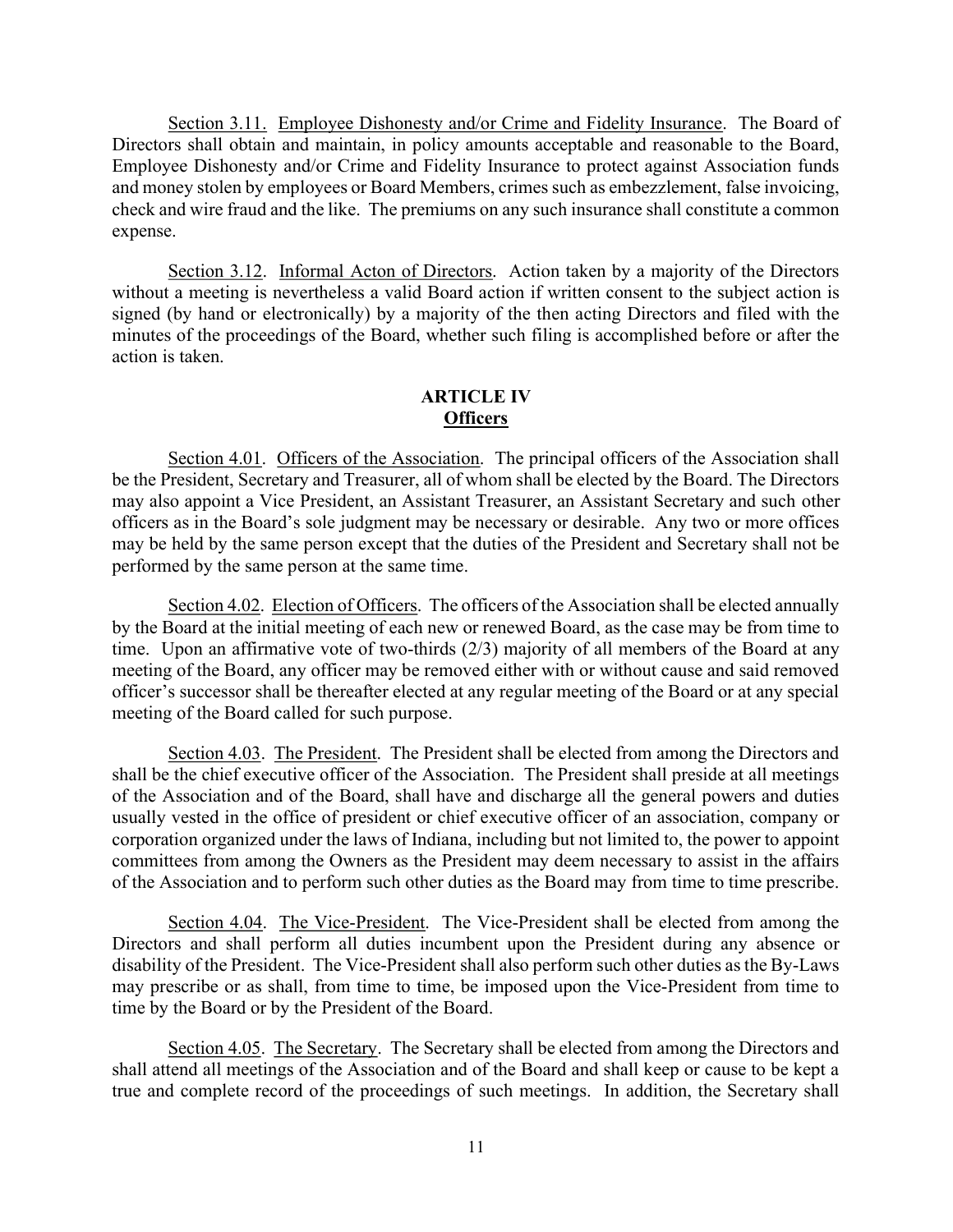perform all other duties incident to the office of the Secretary and such other duties as from time to time may be prescribed by the Board. The Secretary shall specifically see that all notices of the Association or the Board are duly given, mailed (by U.S. mail or electronically), or delivered in accordance with the applicable provisions of these By-Laws.

Section 4.06. The Treasurer. The Board shall elect from among the Directors a Treasurer who shall maintain a correct and complete record of account showing accurately at all times the financial condition of the Association and such other duties incident to the office of the Treasurer. The Treasurer shall be the authorized custodian, or have the right and authority to appoint an authorized custodian (such as a Managing Agent) of all monies, notes, securities and other valuables which may from time to time come into the possession of the Association. The Treasurer shall cause or make deposits of all funds of the Association coming into the control of the Treasurer into a reputable bank or other depository to be designated by the Board. In addition, the Treasurer shall keep such bank account(s) in the name of the Association.

Section 4.07. Assistant Officers. The Board of Directors may, from time to time, designate and elect from among the Board or the Owners such assistant officers with such designated powers and duties as the officer whom they are designated or elected to assist in accordance with the powers and duties as the By-Laws or the Board of Directors may prescribe.

Section 4.08. Compensation. No officer shall receive compensation from the Association for acting in such a capacity.

## ARTICLE V Assessments

Section 5.01. Annual Accounting. Annually, after the close of each calendar or fiscal year, as the case may be, and prior to the date of the annual meeting of the Association, the Board shall cause to be prepared and furnished to each Owner, reconciled and Board-approved financial statements which statements shall, among other things, include a profit and loss statement as well as a year-end balance sheet.

Section 5.02. Proposed Annual Budget. Annually, on or before the date of the annual meeting of the Association, the Board of Directors shall cause to be prepared a proposed annual budget for the ensuing fiscal or calendar year, as the case may be, estimating the total amount of the Common Expenses and assessments for the applicable ensuing year and furnish a copy of such proposed budget to each Owner prior to the annual meeting. The annual budget shall be submitted to the Owners at the annual meeting of the Association for adoption and, if so adopted; shall be the basis for the regular assessments (hereafter defined in further detail) for the applicable ensuing fiscal or calendar year, as the case may be. At the annual meeting of the Owners, the budget may be approved in whole or in part or may be amended in whole or in part by a majority vote of the Owners in attendance. The annual meeting of the Owners shall not be adjourned until an annual budget shall be approved at such meeting regardless of whether the approved budget is as originally proposed or as amended.

 Section 5.03. Regular Assessments. The annual budget as adopted shall be based on the estimated cash requirements for Common Expenses and assessments in the ensuing fiscal or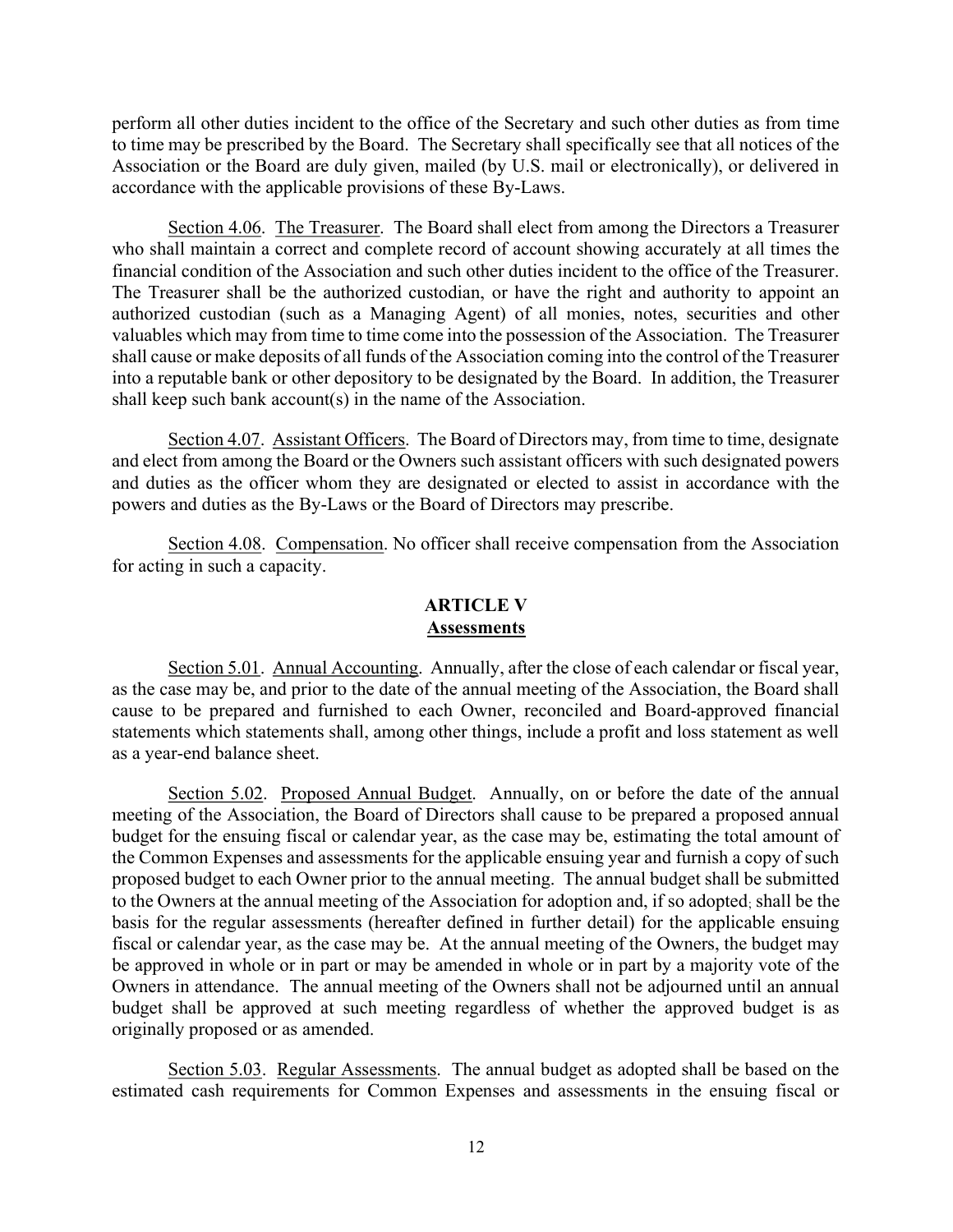calendar year, as the case may be. The annual budget shall contain a proposed assessment against each Lot to begin being assessed immediately following the adoption of the annual budget. Each Owner shall then be given written notice (by U.S. mail, electronic mail or other such delivery) of such assessment against each respective Lot (hereafter the "Regular Assessment").

 (a) Payment of Regular Assessments. The Regular Assessment against each Lot shall be paid in equal monthly installments, commencing on the first day of February of such fiscal or calendar year, as the case may be, and continuing on the first day of each month thereafter through and including the following January. Payment of the monthly installments of the Regular Assessment shall be made to the Association as prescribed by the Board of Directors. The Regular Assessment for the then applicable year shall become a lien on each subject and separate Lot after the thirtieth  $(30<sup>th</sup>)$  day of any applicable due date in the event of delinquency.

 (b) Description of Common Expenses. The Common Expenses may include, but are not limited to, the following such Common Expenses:

 (1) Administration of Common Areas. The expenses, costs and charges incurred in connection with the administration, operations and management of the Association, Common Areas and Common Area facilities.

 (2) Maintenance and Repair. The cost of maintenance, repair, replacement and restoration of the Common Areas and Common Area facilities, or any part thereof.

 (3) Insurance Premiums. The cost of all insurance premiums on all policies of insurance required or permitted to be obtained and maintained by the Board of Directors pursuant to the provisions of the Declaration and/or the By-Laws.

 (4) General Operation. Such amounts as the Board of Directors may deem reasonable and proper for the convenience, comfort, and well-being of the Owners, and for the general operation, management and maintenance of the Real Estate, including without limitation, an amount for working capital of the Association, an amount for a general operating reserve fund for replacements and an amount to make up any deficit in the Common Expenses for any prior year.

 (5) Purchase or Lease. Such amounts as may be required for the purchase or lease by the Board, or its designee, corporate or otherwise, on behalf of all or less than all Owners of any Lot or Site whose Owner has elected to sell or lease such Lot or Site or of any Lot or Site which is to be sold at a foreclosure or other judicial sale.

 (6) Limited Common Areas. In proper cases, the cost of administration and of maintenance and repair of any limited Common Areas and/or limited Common Area facilities, if any.

 (7) Other Expenses. Any other expense lawfully agreed upon by the Board.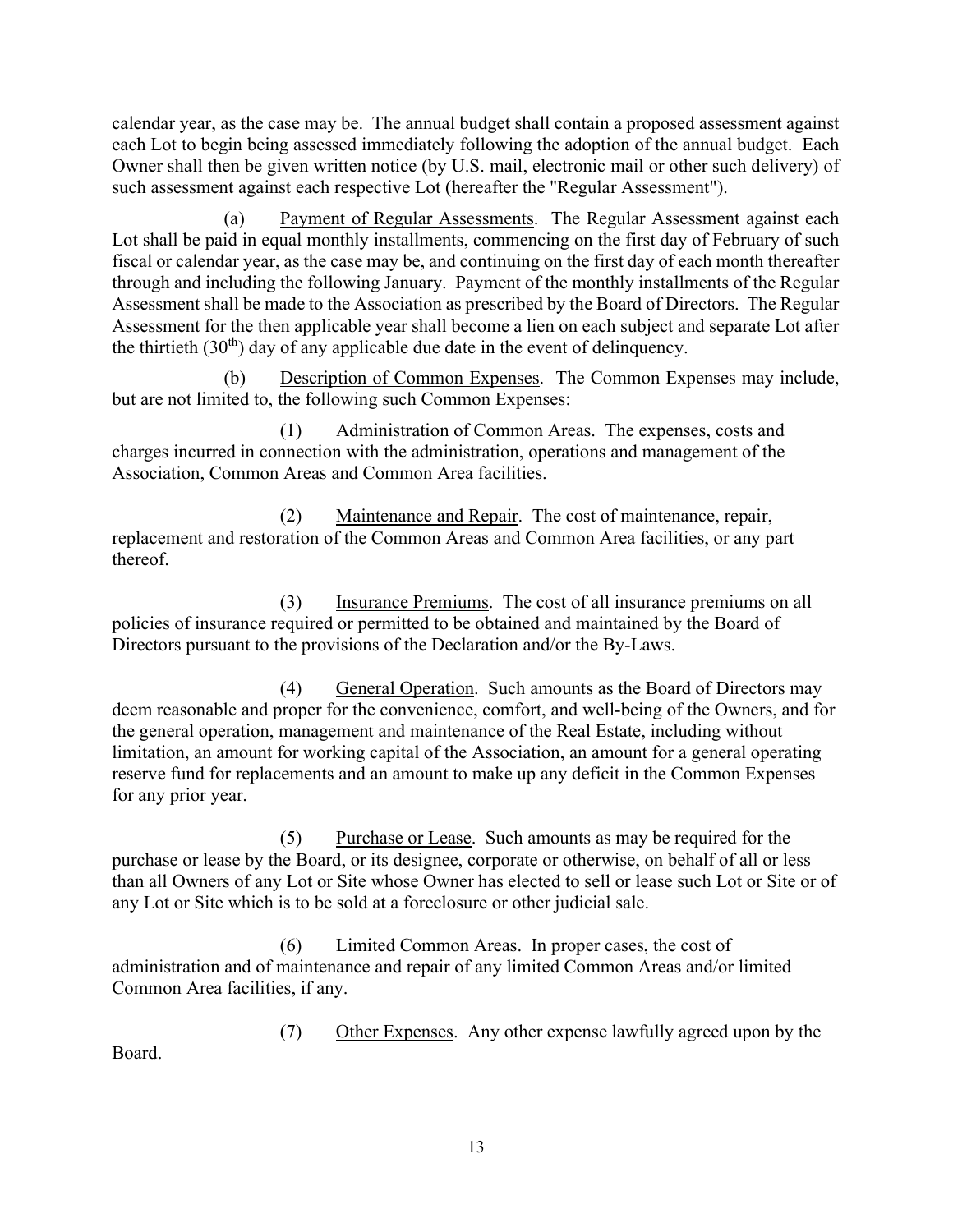Section 5.04. Special Assessments. Because, from time to time, Common Expenses of an unusual or extraordinary nature may arise or occur, whether or not anticipated, the Board of Directors may at such time and without the approval of the Owners, unless otherwise provided or limited in the By-Laws or the Declaration, have the full right, power and authority to make special assessments which, upon resolution of the Board, shall become a lien on each Lot in a uniform manner (herein called "Special Assessment"). Special Assessments may be levied for the following: (a) Constructing capital improvements; (b) Correcting an inadequacy in the current operation account; (c) Defraying, in whole or in part, the cost of any construction, reconstruction, unexpected repair or replacement of improvements in the Lot(s) or Common Areas; or (d) For paying for such other matters as the Board may deem appropriate for the Real Estate. Special Assessments shall be levied in the same manner as Regular Assessments.

Section 5.05. Failure of Owner to Pay Assessments. Each Owner shall be personally liable for the payment of all regular, special and/or other such assessments. If a Lot is owned by multiple Owners, the liability of such Owners shall be joint and several. If any Owner should fail, refuse or neglect to make any payment of any regular, special and/or other such assessments when due, a lien for such assessment(s) on the Owner's Lot may be recorded and foreclosed by the Board for and on behalf of the Association as provided by law. In any action to foreclose a lien for assessments, the Owner and/or occupants of a Lot shall be jointly and severally liable for the payment to the Association for reasonable rental for such Lot. The Board shall be entitled to the appointment of a receiver for the purpose of preserving any such Lot, Residence or improvements thereon and to collect the rentals and other profits therefrom for the benefit of the Association to be applied to the unpaid regular, special and/or other assessments. The Board may also, at its option, initiate a lawsuit to recover a money judgment for any unpaid regular, special and/or other assessment(s) without foreclosing or waiving any lien securing the same. In any action to recover regular, special and/or other assessments, whether by foreclosure or otherwise, the Board, for and on behalf of the Association, shall be entitled to recover costs and expenses of such action incurred, including but not limited to reasonable attorney fees, from the Owner of the respective Lot.

Section 5.06. Owner Maintenance and Repairs. Every Owner shall promptly perform or cause to be performed all maintenance and repair within or upon said Owner's Lot, which, if neglected, would affect the value of the Real Estate and which maintenance and repair is the personal responsibility of the Owner. Such maintenance and repairs include, but are not limited to, internal water lines, appliances, gas lines, telephones and lines, air conditioning, doors, windows, lamps and all other accessories belonging to the Owner and appurtenance to the subject Lot.

Section 5.07. Association Maintenance and Repairs. The Association, in the performance of its maintenance duties, may, from time to time, make use of the external water outlets and faucets on the various Lots and Residences, provided, however, that the Association may do so only if it provides monitoring for the amount of water used and reimburses the Owner whose outlet or faucet is so used for the amount of water consumed by the Association in the performance of its duties within ninety (90) days from the date or dates of any such use.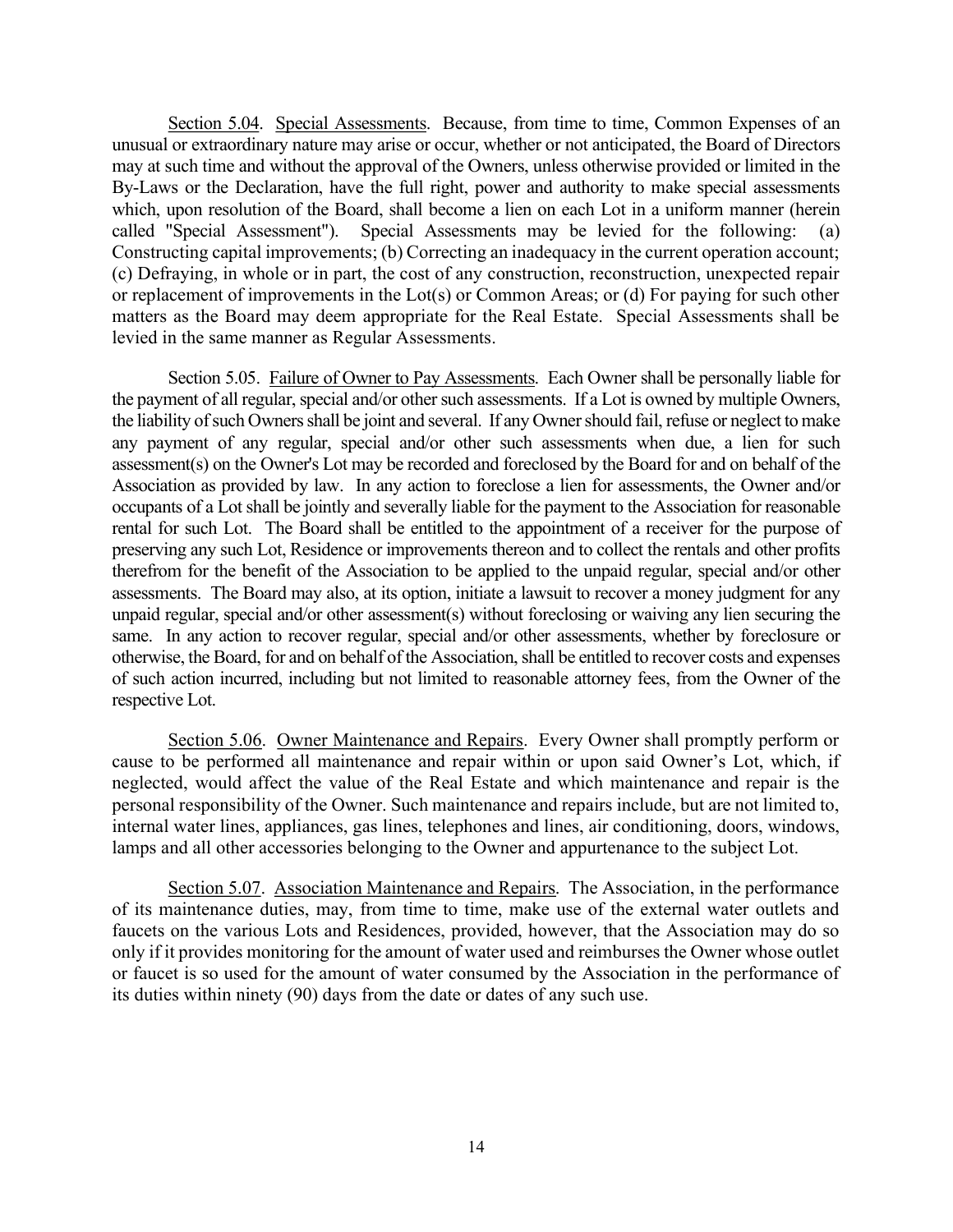#### ARTICLE VI Restrictions on Use of the Real Estate

Section 6.01. General Restrictions. The restrictions that follow in this Article and/or as contained in the Declaration, shall be general restrictions on the use and enjoyment of any Lot, Common Area(s) and the Real Estate and shall apply in addition to any other restrictions as set forth in the Declaration, as amended, the recorded plat(s) and any amendments thereto. General restrictions are as follows:

 (a) Residential Use and General Statement. All Lots shall be used exclusively for residential purposes. In order to help preserve the character of Tamarron and to help protect the property values therein, and without intending to limit the generality of the foregoing provisions, the additional protective covenants and restrictions contained herein are imposed as a common scheme upon the Real Estate and shall be applicable to each Lot and to each Residence constructed and maintained upon a Lot within the Real Estate.

 (b) Parking. No Vehicle which exceeds twenty-two feet (22') in length, nor any inoperable or unlicensed Vehicles of any length, shall be parked for storage overnight or longer in such a manner as to be visible to occupants of the Real Estate or the users of any public street within Tamarron. All commercial Vehicles, other than first responder vehicles less than twentytwo feet (22'), must be parked overnight within an enclosed garage.

 (c) Temporary Structures. There shall be no temporary living quarters constructed within the Real Estate. No trailer, basement, tent, shack, detached garage, barn, shed or other outbuilding shall be erected on any Lot without prior written approval of the Board, and no such structure, if approved, shall at any time be used as a residence, temporarily or permanently, nor shall any structure of a temporary character be used as a Residence.

 (d) Animals and Pets. No animals, livestock or poultry of any kind may be raised, bred, kept or permitted on any Lot with the exception of non-nuisance dogs, cats or other usual and common household pets in reasonable number. No pets shall be kept, bred or maintained for any commercial purpose. An Owner shall be fully liable for any damage to Buildings owned by others or the Common Areas caused by said owner's pet(s). The Board may adopt such other rules and regulations regarding pets as it may deem necessary from time to time. Pets (including cats), whenever outside the interior of a Residence, shall be controlled by a leash and not allowed to roam freely when outside of the interior of a Residence. Pets shall not be left outside the interior of a Residence, even in a properly fenced yard pursuant to Section 4.11.1 of the Declaration, without Owner supervision (so as to help alleviate nuisance behavior such as escape, barking, predation, aggressive displays, etc.). Each Owner shall be responsible for the prompt removal of said Owner's pet waste from Common Areas and Limited Common Areas. Any pet which, in the judgment of the Board, is causing or creating a nuisance or unreasonable disturbance or noise, shall be permanently removed from the Real Estate upon three (3) days written notice from the Board to the respective Owner.

 (e) Nuisance. It shall be the responsibility of each Owner of a Residence to prevent the development or existence of any unclean, unhealthy, unsightly, or un-kept condition of the Owner's Residence. No Residence shall be used, in whole or in part, for the storage of any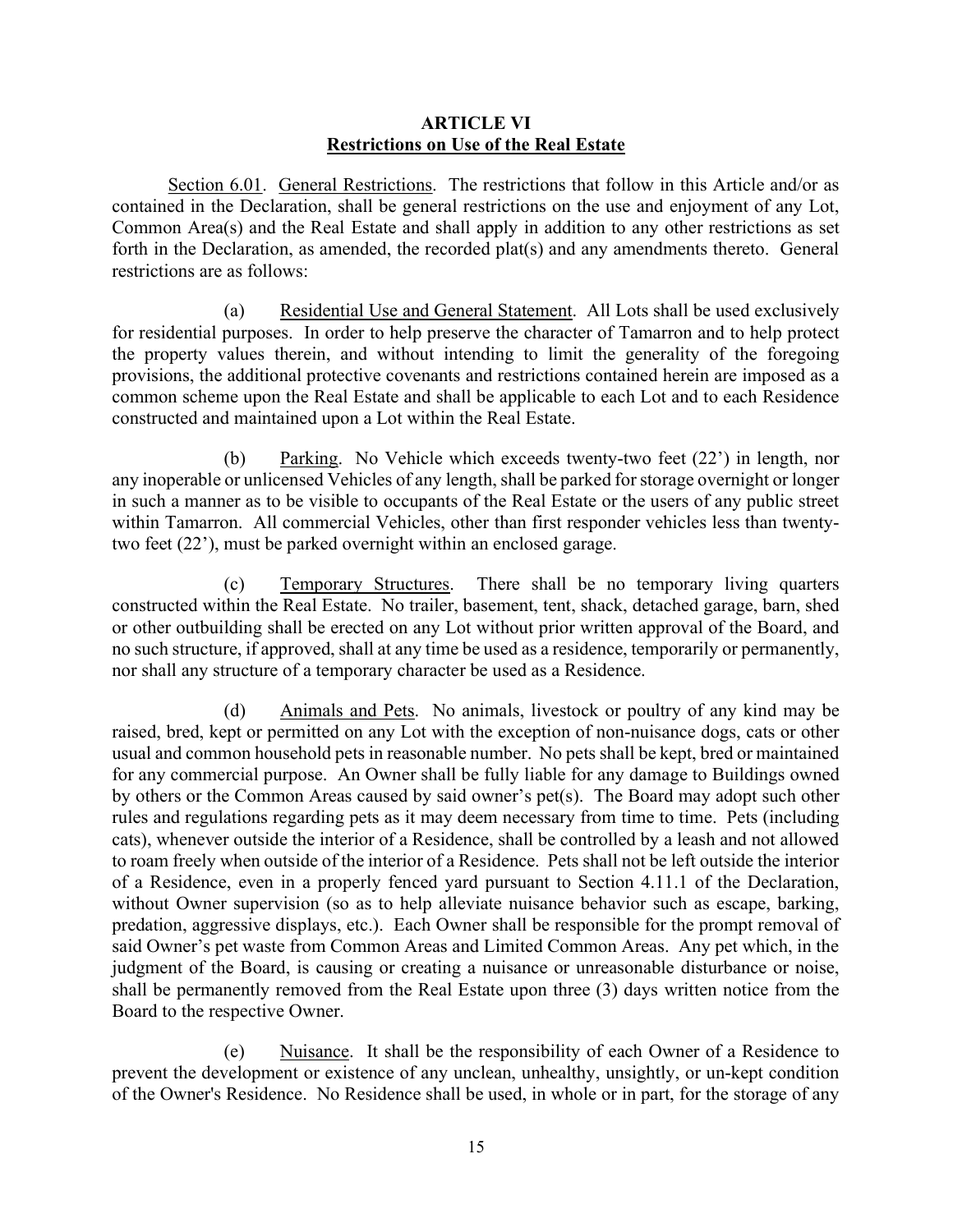property or thing that will cause such Residence to appear to be in an unclean or untidy condition or that will be visually obnoxious. No substance, thing or material shall be kept in or about any Residence that will emit foul or obnoxious odors or that will cause any noise or other condition that will or might disturb the peace, quiet, safety, comfort or serenity of the occupants or guests of any surrounding Residence. No noxious or offensive activity shall be carried on in or around any Residence or Lot. No activity, behavior or conduct shall be permitted should it tend to cause embarrassment, discomfort, annoyance or nuisance to any other Owner, guest or person in Tamarron. There shall not be maintained on or about any Lot or Residence any plants, animals, device or thing of any sort that might in any way be noxious, dangerous, unsightly, unpleasant or of a nature as may diminish or destroy the use or enjoyment of the Real Estate. Yard incinerators for the disposal or burning of trash shall not be permitted anywhere within the Real Estate. Composting devices shall be maintained in a manner so as to prevent foul odors and/or attract rodents or vermin. The recreational use of firearms or hunting weapons of any kind shall not be permitted anywhere within Tamarron.

 (f) Garbage Cans, Trash Receptacles, Woodpiles, Etc. All garbage cans, trash receptacles, woodpiles and other similar items shall be located or screened so as to be concealed from view from any neighboring Residence, streets and other Residences located adjacent to the Residence except for times when refuse collection is to occur. All screens and/or screening materials shall be first approved in writing by the Board. Firewood stored outside shall be kept neat and in an unobtrusive manner (the Board has the authority to determine and direct the location of any firewood stored outside). All rubbish, trash, and garbage shall be regularly removed from each Residence and shall not be allowed to accumulate thereon.

 (g) Signs. No sign of any kind, including any "For Sale" sign, shall be nailed to any tree or attached to any street sign within the Real Estate. No sign of any kind shall be displayed to the public view upon any Lot or otherwise within the Real Estate except (i) One family name sign of not more than 144 square inches in area; (ii) A sign limited in size to approximately 20 inches by 30 inches containing the words "For Sale" and such other information typically associated with such "For Sale" signs when a Lot and/or Residence is being offered for sale; (iii) One (1) industry-standard sized security-provider sign per Residence; (iv) Tamarron community information signs; and (v) Political signs advocating the election or defeat of one (1) or more candidates for nomination or election to a public office, political signs in support of or opposition to a political party, a political party's candidates and/or the approval or disapproval of a public question (such political signs are permissible beginning thirty (30) days before and ending five (5) days after the date of the election to which the subject signs relate unless otherwise governed by applicable law).

 (h) Subdivision of a Lot. There shall be no subdivision of any Lot within the Real Estate nor any sale thereof in parcels except that a portion of a Lot may be sold to an adjoining Lot if no new Lot is created and if the transferor obtains the prior written approval of the Board. The setback requirements set out in Section 4.5 of the Declaration cannot be waived.

 (i) Drilling and Exploration. No oil drilling, oil development operations, oil refining, quarrying or mining operations of any kind shall be permitted upon or within the Real Estate, nor shall oil wells, tanks, tunnels, mineral excavations or shafts be permitted upon or in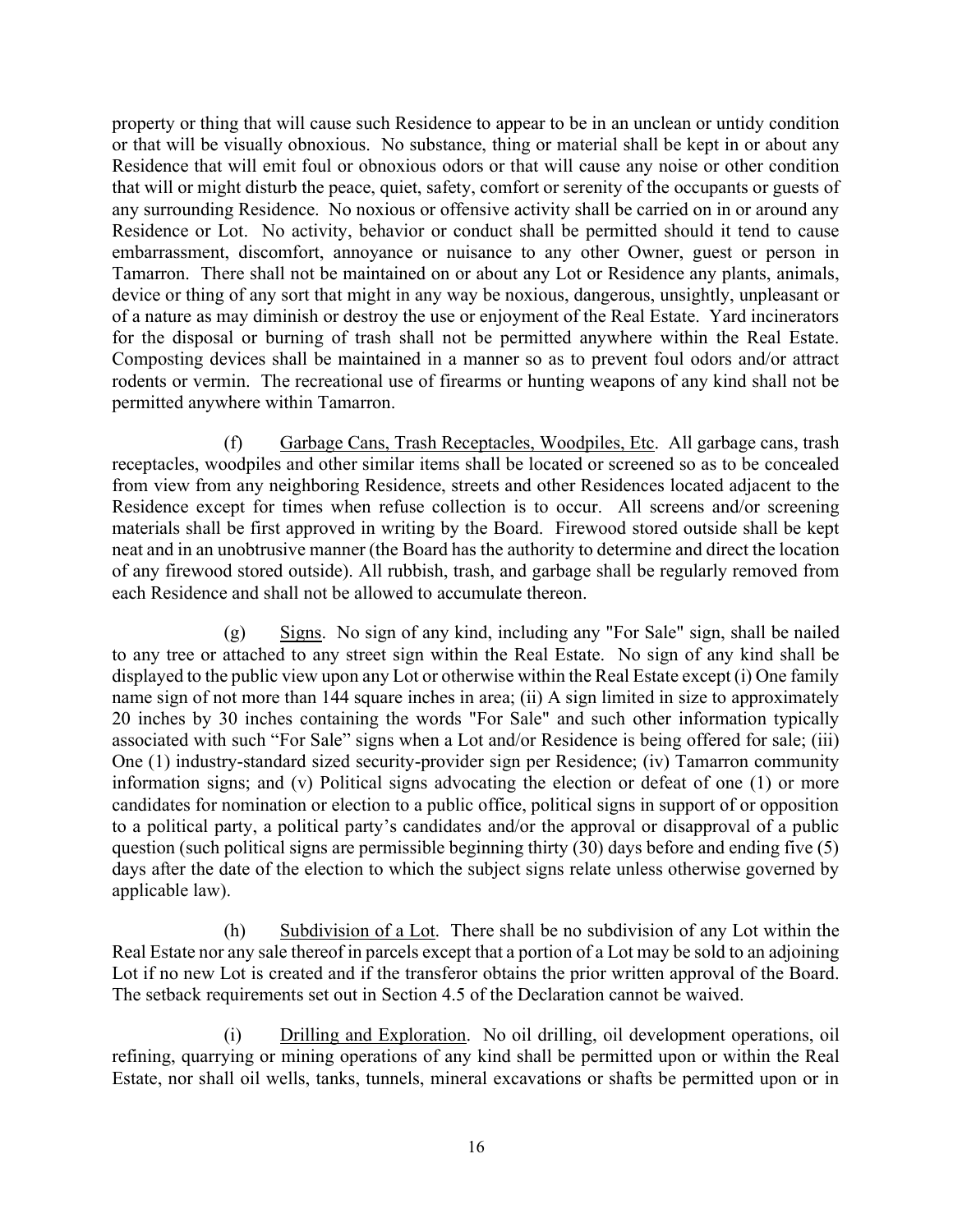any Lot. No derrick or other structure designed for use in boring for oil or natural gas shall be erected, maintained or permitted upon any Lot.

 (j) Ditches and Swales. It shall be the duty of every Owner of every Lot in Tamarron on which any part of an open storm drainage ditch or swale is situated to keep such portion thereof as may be situated upon said Owner's Lot continuously unobstructed and in good repair, and to provide for the installation of such culverts upon said Lot as may be reasonably necessary to accomplish the purposes of this subsection. All Tamarron Heights and Tamarron Vista Lot Owners, if necessary, shall maintain dry culverts between the road rights-of-way and their Lots in conformity with specifications and recommendations of the Board.

 (k) Line of Sight. No fence, wall, hedge or shrub planting which obstructs sight lines at elevations between two feet (2') and six feet (6') above any street, public or private, shall be placed or permitted to remain on any corner Lot within the triangular area formed by the street boundaries and a line connecting them at points twenty feet (20') from the intersection of the street lines, or in the case of a rounded property corner from the intersection of the street property lines extended. No tree shall be permitted to remain within such distances of such intersections unless the foliage line is maintained at sufficient height to prevent obstruction of such sight lines.

 (l) Damaged Structures. No Residence or other structure which has been partially or totally destroyed by fire or otherwise shall be allowed to remain in such state for more than three (3) months from the time of such destruction or damage.

(m) Clotheslines. Outdoor clotheslines are prohibited in Tamarron.

 (n) Playground Equipment. All outdoor playground equipment must be approved for placement and aesthetics by the Board prior to installation. The color, size and location of playground equipment may be factors in determining if the playground equipment is approved.

 (o) Outside Burning. No trash, leaves or other materials shall be burned outside upon a Lot in Tamarron. Burning associated with food preparation is permissible so long as it is done in a safe manner and consistent with applicable municipal code.

 (p) Electric Bug Killers. Electric bug killers, "zappers" and other similar devices shall not be installed at a location or locations which will result in the operation thereof becoming a nuisance or annoyance to other Owners and shall only be operated in conjunction with outside activities and not continuously.

 (q) Maintenance of Lots and Improvements. All Lots in Tamarron shall be maintained in a manner consistent with this Section.

(i) Tamarron Heights and Tamarron Vista. The Owner of any Lot in Tamarron Heights and Tamarron Vista shall at all times maintain the Lot and any Residence, Building or other structure situated thereon in such manner as to prevent the Lot, Residence, Building or other structure from becoming unsightly. The Lot Owner shall keep the exterior of the Residence, Buildings and other structures in such a state of repair or maintenance as to void their becoming unsightly.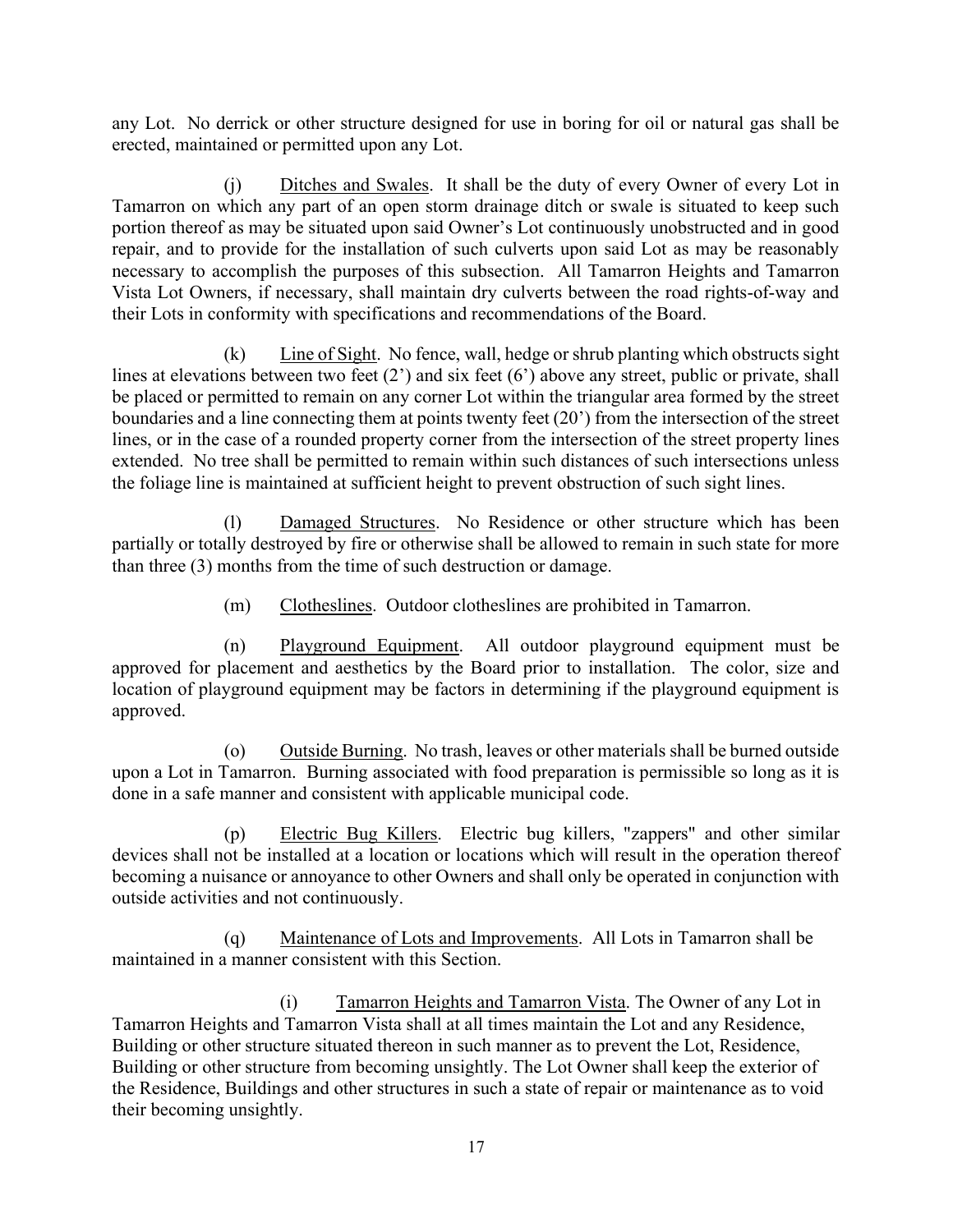(ii) Tamarron Village. All Lots in Tamarron Village shall be maintained in a manner consistent with this Section.

(1) Tamarron Village Maintenance. Each Owner of a Lot in Tamarron Village shall, at said Owner's expense, be responsible for the maintenance, repairs, decoration and replacement within said Owner's Residence except as may otherwise be provided herein. All fixtures and equipment installed within the Residence commencing at a point where the utility lines, pipes, wires, conduits or systems enter the exterior walls of a Residence shall be maintained and kept in repair by the Owner thereof. Each Owner shall promptly perform all maintenance and repair in said Owner's Residence, which if neglected, might adversely affect any Residence, Common Area, Limited Common Area or the value of the Real Estate. Such maintenance and repairs shall include, but are not limited to, such maintenance and repairs as internal water lines, plumbing, electric lines, gas lines, appliances, doors, windows, lamps and all other accessories belonging to the Owner and appurtenant to the Residence. Maintenance, repairs, replacements and upkeep of the Common Area and Limited Common Area shall be furnished by the Association, as a part of the Common Expense.

(2) Association Maintenance. In addition to the maintenance of the Common Area, the Association shall provide exterior maintenance upon each Lot and Residence in Tamarron Village for the following: paint, repair, replacement and care of all exterior doors, roofs, gutters, downspouts, exterior building surfaces, and other exterior improvements excluding, however, any glass surfaces, screens, window fixtures, other hardware and patios, which shall be the sole responsibility of the Owner. The Association shall also maintain any trees, shrubs, grass or walks which the Association or Declarant originally planted or installed upon any Lot (any trees, shrubs or landscaping done or caused by an Owner upon the Owner's Lot shall be maintained by the Owner).

(3) Screened Porch or Patio. Screened-in porches or patios that were part of the original construction process of any Residence located on the ground floor or any other floor shall be included in the periodically scheduled exterior maintenance service of Tamarron Village (those screened-in porches or patios added after the original construction process shall not be included). 'Exterior building surfaces' shall include both the interior and exterior walls of said screened-in porches or patios. The entire screened-in porch or patio, for the purpose of this declaration, shall be deemed to be appurtenant to, and therefore, exterior to the dwelling.

(4) Owner Negligence. In the event the need for maintenance and repair results from the willful or negligent act or omission of the Owner, the Owner's family, guests, or invitees, and is not covered or paid for by insurance on such Lot, the cost of such maintenance or repair shall be borne by the Owner, and shall be added to and become a part of the assessment to which his Lot is subject and be subject to the same method of collection as the Regular Assessment.

(5) Right of Inspection. The Board of Directors, or their designated agents, shall have the right at reasonable times, and upon reasonable prior notice (except in cases of emergency in which case no notice will be required) to enter into each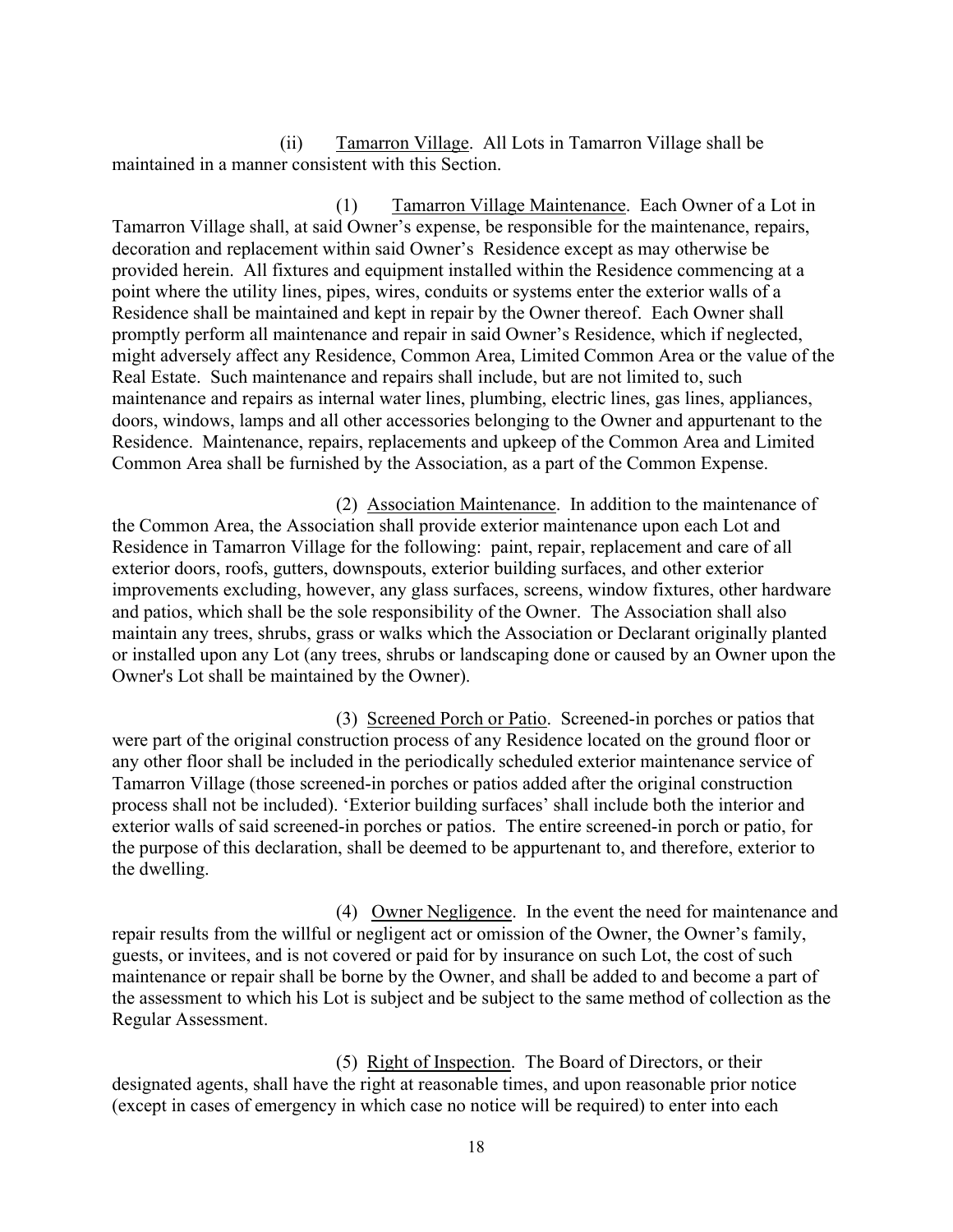individual Lot for purposes of inspection of the Common Area appurtenant thereto, and replacement, repair, and maintenance of the same.

(6) Alterations. Without the prior written approval of the Board of Directors, no Owner may make any alterations, additions, improvements, repairs, change of colors, excavation, changes in grade or other work which in any way alters the exterior of any Lot or home located thereon from its natural or improved state existing on the date such Lot was first conveyed to the Owner except as otherwise expressly provided in this Declaration.

 (r) Common Areas and Limited Common Areas Aesthetic Responsibility. The Owner of any Lot shall at all times refrain from creating any condition that reasonably tends to detract from or diminish the aesthetic appearance of the Tamarron Common Areas and Limited Common Areas.

 (s) Maintenance of Tamarron Lots. Unless otherwise arranged and handled by the Association as the Board may determine, from time to time, the Owner of any Lot in Tamarron shall regularly (i) Mow the Lot at such times as may reasonably be required in order to prevent the unsightly growth of vegetation and weeds and exercise good husbandry with respect to all landscaping located thereon; (ii) Remove all debris or rubbish from the Lot; (iii) Prevent the existence of any other condition that reasonably tends to detract from or diminish the overall aesthetic appearance of Tamarron; (iv) Maintain the tree plot and landscaping between the sidewalk and any public street adjacent to the Owner's Lot; and (v) Maintain the landscaping and tree plot, if any, between the Owner's Lot and the curb of any public street adjacent to the Owner's Lot.

 (t) Garage Sales. No garage sales shall be generally permitted in Tamarron except neighborhood garage sales to be held a maximum of two times per calendar year as determined and coordinated by the Board. An Owner may, however, petition the Board for written approval of an individual garage sale and the Board may, in its sole discretion, determine whether the petitioning Owner's circumstances justify an exception to this general prohibition.

 (u) Leasing and Hosting. Tamarron was developed and is maintained as an owner-occupied neighborhood. No Owner of any Lot and/or Residence shall enter into any agreement to lease their Lot and/or Residence to any person or entity, to permit their Lot and/or Residence to be leased to any person or entity, or allow their Lot and/or Residence to be used to host guests or patrons for a single day, a weekend, a week or other such short-term periods, in exchange for consideration. The Board may, on a case by case basis, allow certain exceptions permitting leasing in hardship situations as the Board, in its sole discretion, may decide. Applications for exceptions shall be in writing and shall be submitted to the Board of Directors no less than sixty (60) days prior to the beginning date of the proposed lease. The primary purpose of this restriction is to keep Tamarron as an owner-occupied neighborhood, and no exceptions will be granted except for good and special cause shown, as determined by the Board from time to time.

 (v) Insurable Interest Impact. Nothing shall be done on or kept in or around any Lot or in the Common Areas which might, could or will cause an increase in the rate of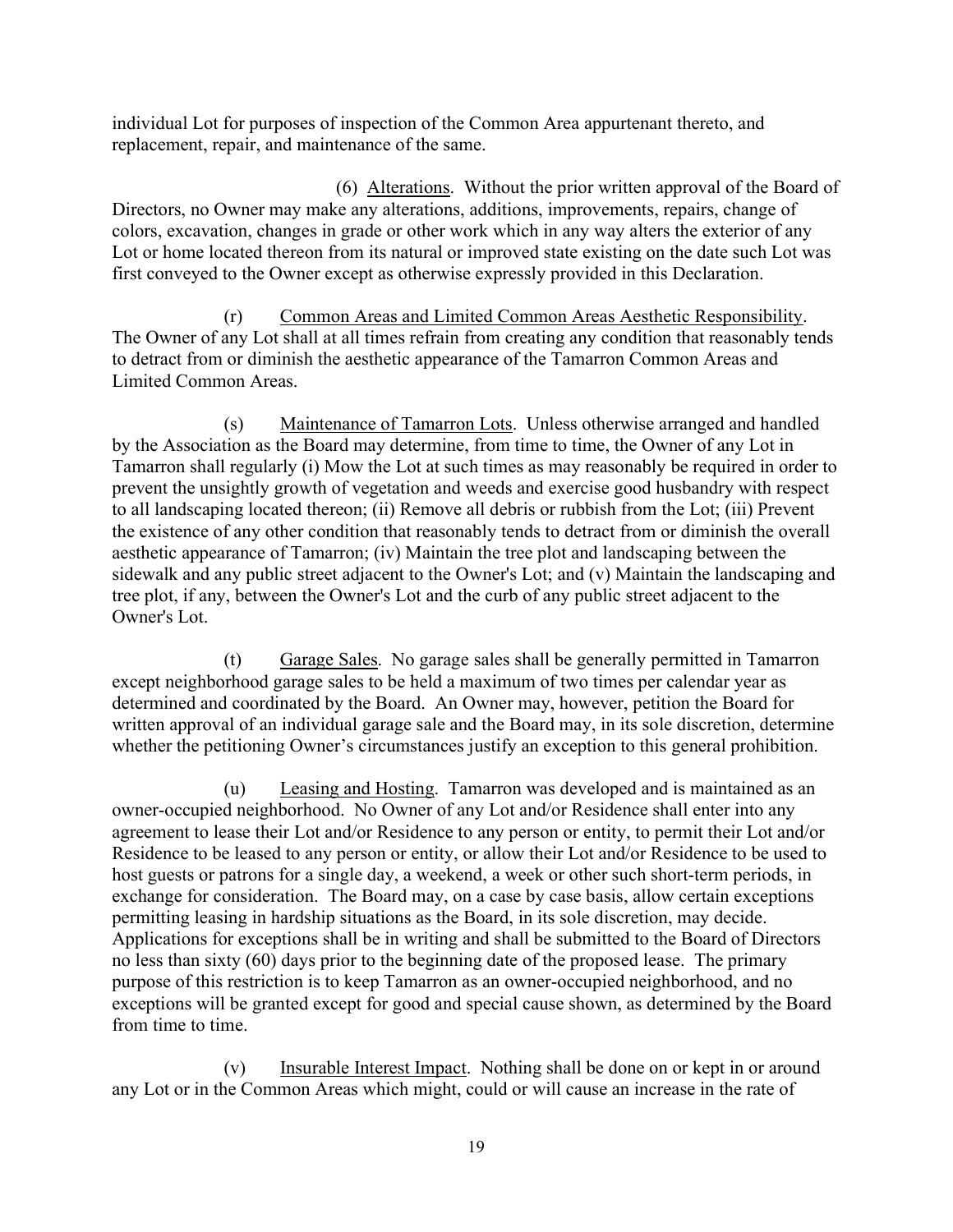insurance on any Building or the contents thereof in Tamarron. No Owner shall permit anything to be done or kept in or around their Lot or in the Common Areas which might, could or will result in a cancellation of insurance on any Building or contents thereof in Tamarron, or which is in violation of any law or ordinance.

(w) Waste. No waste shall be committed upon or around any Lot or Common

Areas.

 (x) Business Activity. No business activity, business, industry, trade, or any commercial or religious activity, educational or otherwise, designed for profit, altruism or otherwise, shall be conducted, practiced or permitted on or about any Lot, the Common Areas or the Real Estate except for home occupations permitted under applicable zoning laws that do not generate anything other than minimal traffic in the Tamarron community and as approved by the Board.

 (y) Right of Board to Adopt Rules and Regulations. The Board may promulgate such additional rules and regulations regarding the operation of the Real Estate, including but not limited to the use of the Common Areas, as it may deem necessary from time to time and such rules as are adopted may be amended by a vote of a majority of the Board. The Board shall cause copies of such rules, as amended or adopted, to be promptly delivered or mailed (by U.S. Mail or electronically).

 (z) Rules and Regulations of Common Areas. All Owners and members of their families, their guests, or invitees, and all occupants of any Lot or other persons entitled to use the same and to use and enjoy the Common Areas or any part thereof, shall observe and be governed by such rules and regulations as may from time to time be promulgated and issued by the Board governing the operation, use and enjoyment of the Common Areas.

 (aa) Common Area Plantings. No Owner shall be allowed to plant trees, perform landscape or do any gardening in any of the Common Areas, except with express written permission from the Board.

 (bb) Right of Entry. An Owner or occupant of a Lot shall grant the right of entry to a person authorized by the Board in case of any emergency originating in or threatening their Lot, Building or Residence whether the Owner is present at the time of such emergency or not. Further, Owners shall permit other persons, or their representatives when so required to fulfill an Association obligation, to enter upon their Lot for the purpose of performing installations, alterations or repairs to the mechanical or electrical services, or to make structural repairs, provided that requests for entry are made in advance and that such entry is at a time reasonably convenient to the Owner. In case of emergencies, such right to entry shall be immediate.

 (cc) Additional Buildings. Other than one residential building per Lot no additional buildings shall be erected or located on any part of the Real Estate other than the buildings designated in the Declaration, as shown on the recorded plat(s) or as may be allowed and permitted, from time to time, by the Board of Directors.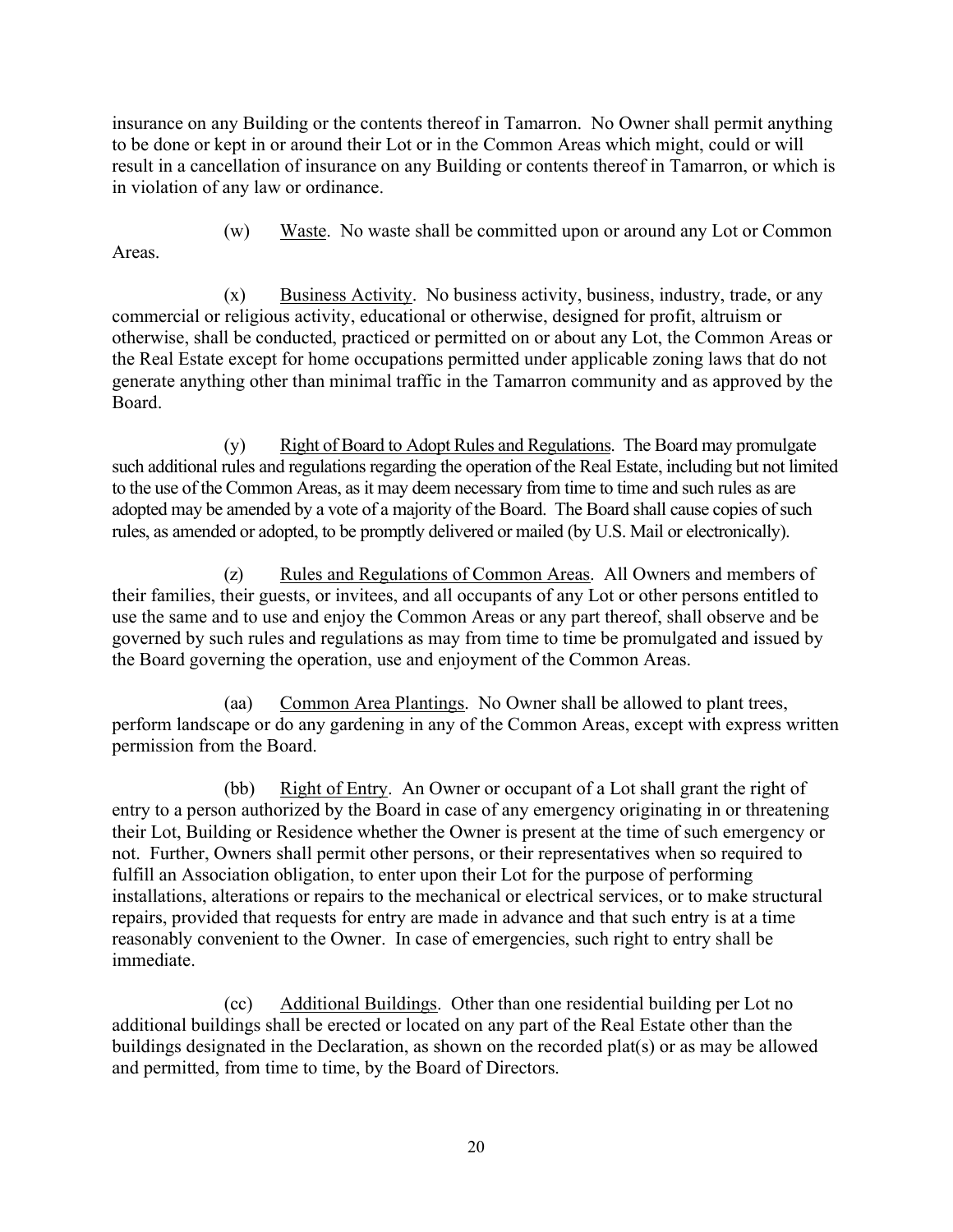Section 6.02. Annexed Land. Upon the annexation of land to the jurisdiction of the Declaration pursuant to the provisions contained therein, the Owners of Lots in such annexed land shall have full and free access to all of the Common Areas, facilities and amenities, as though such annexed land had originally been within the provisions of the Declaration from the time it was first recorded in the office of the Recorder of Monroe County. In a like manner, the existing Owners shall have full and free access to the Common Area of any land annexed pursuant to the Declaration.

## ARTICLE VII Amendment to By-Laws

Section 7.01. Process of Amendment. The By-Laws may be amended by a vote of not less than sixty-six and two-thirds percent (66.67%) of the vote of the Owners in attendance at a duly constituted meeting called for such purpose.

## **ARTICLE VIII Mortgages**

Section 8.01. Notice to Association. Any Owner who places a first mortgage lien upon their Lot shall notify the Secretary of the Association and provide the name and contact information for any such mortgage holder. A record of any such mortgage holder may be maintained by the Secretary so that any notice required by the terms of the Declaration or the By-Laws to be provided to such mortgage holders may be more easily facilitated.

Section 8.02. Notice of Unpaid Assessments. The Association shall, upon request of a mortgagee, a proposed mortgagee or purchaser who has a contractual right to purchase a Lot, provide to such mortgagee or purchaser a written statement setting forth the amount of any unpaid Assessments of any type against the applicable Lot. Any such statement so provided by an officer of the Board shall be binding upon the Association and the Owners, and any mortgagee or grantee of the applicable Lot shall not be liable for nor shall the Lot so conveyed be subject to a lien for any unpaid assessments in excess of the amount set forth in such written statement.

#### ARTICLE IX Insurance

Section 9.01. Insurance on Individual Mortgaged Lots. The Owner of any Residence shall carry property insurance through a reputable insurance company. This insurance shall provide protection against loss or damage from fire and other hazards covered by standard homeowner coverage. Such insurance shall be in an amount equal to the full replacement value of the Residence (i.e. 100% of current "replacement cost" exclusive of land, foundation, excavation and other items normally excluded from such coverage).

Section 9.02. Minimum Requirements for Association Insurance. The Association shall, as a minimum, obtain and carry a policy of property insurance in an amount equal to the full replacement value (i.e. 100% of current "replacement cost" exclusive of land, foundation, excavation and other items normally excluded from such coverage) of the common facilities owned by the Association with an "Agreed Amount Endorsement" or its equivalent, a "Demolition Endorsement" or its equivalent, and, if necessary, an "Increased Cost of Construction Endorsement" or "Contingent Liability from Operation of Building Laws Endorsement" or the